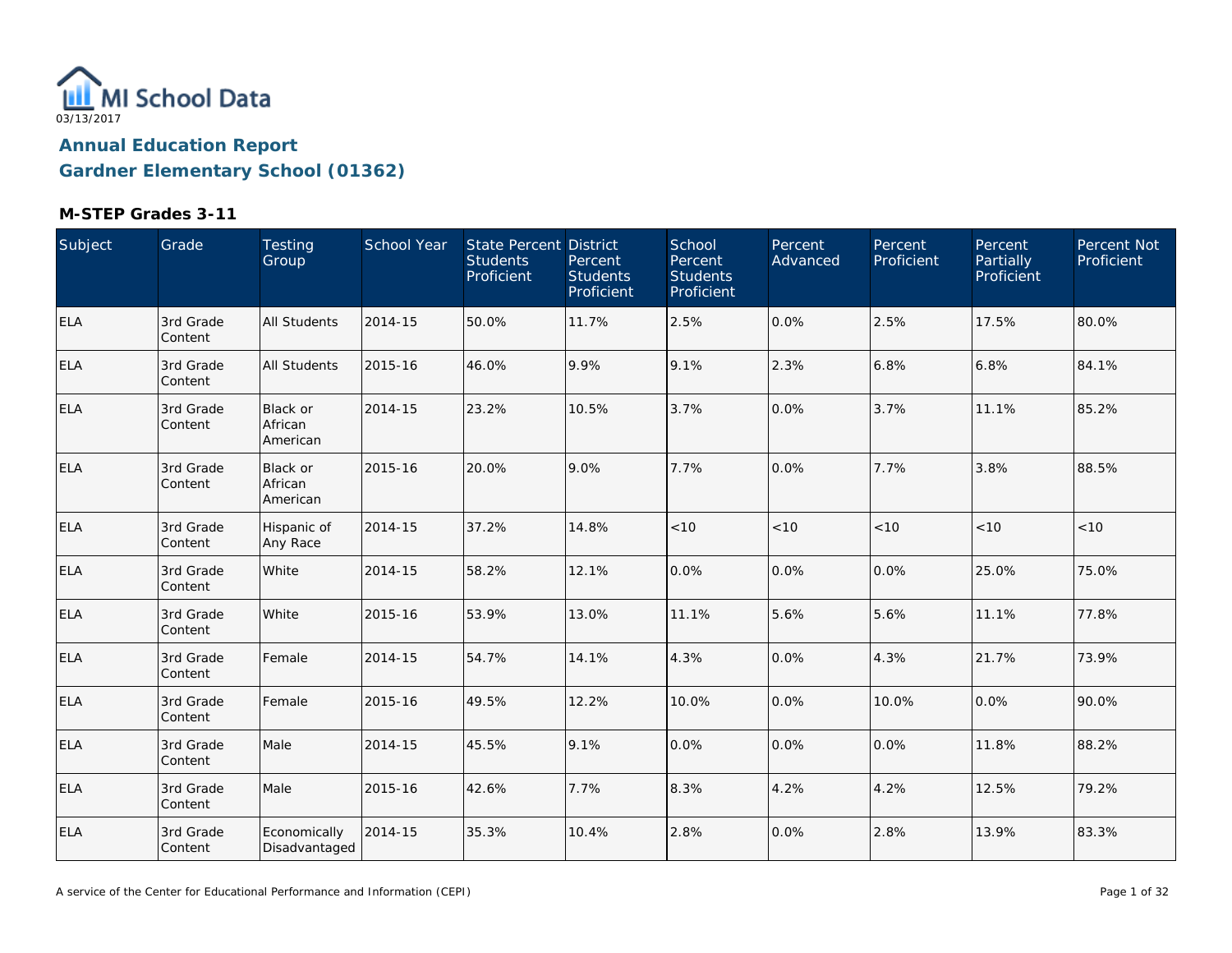

| Subject    | Grade                | <b>Testing</b><br>Group                     | <b>School Year</b> | State Percent District<br><b>Students</b><br>Proficient | Percent<br><b>Students</b><br>Proficient | School<br>Percent<br><b>Students</b><br>Proficient | Percent<br>Advanced | Percent<br>Proficient | Percent<br>Partially<br>Proficient | Percent Not<br>Proficient |
|------------|----------------------|---------------------------------------------|--------------------|---------------------------------------------------------|------------------------------------------|----------------------------------------------------|---------------------|-----------------------|------------------------------------|---------------------------|
| <b>ELA</b> | 3rd Grade<br>Content | Economically<br>Disadvantaged               | 2015-16            | 31.1%                                                   | 8.7%                                     | 8.1%                                               | 2.7%                | 5.4%                  | 5.4%                               | 86.5%                     |
| <b>ELA</b> | 3rd Grade<br>Content | English<br>Language<br>Learners             | 2014-15            | 34.7%                                                   | 16.4%                                    | 0.0%                                               | 0.0%                | $0.0\%$               | 40.0%                              | 60.0%                     |
| <b>ELA</b> | 3rd Grade<br>Content | English<br>Language<br>Learners             | 2015-16            | 31.9%                                                   | 12.8%                                    | 0.0%                                               | 0.0%                | $0.0\%$               | 16.7%                              | 83.3%                     |
| <b>ELA</b> | 3rd Grade<br>Content | <b>Students With</b><br><b>Disabilities</b> | 2014-15            | 23.3%                                                   | 7.9%                                     | < 10                                               | < 10                | < 10                  | < 10                               | < 10                      |
| <b>ELA</b> | 3rd Grade<br>Content | Students With<br><b>Disabilities</b>        | 2015-16            | 20.7%                                                   | 6.4%                                     | < 10                                               | < 10                | < 10                  | < 10                               | < 10                      |
| <b>ELA</b> | 4th Grade<br>Content | All Students                                | 2014-15            | 46.6%                                                   | 11.5%                                    | 5.0%                                               | 0.0%                | 5.0%                  | 7.5%                               | 87.5%                     |
| <b>ELA</b> | 4th Grade<br>Content | All Students                                | 2015-16            | 46.3%                                                   | 10.9%                                    | 0.0%                                               | 0.0%                | 0.0%                  | 16.1%                              | 83.9%                     |
| <b>ELA</b> | 4th Grade<br>Content | Asian                                       | 2014-15            | 70.5%                                                   | 52.9%                                    | < 10                                               | < 10                | < 10                  | < 10                               | < 10                      |
| <b>ELA</b> | 4th Grade<br>Content | Black or<br>African<br>American             | 2014-15            | 21.2%                                                   | 10.6%                                    | 4.0%                                               | 0.0%                | 4.0%                  | 8.0%                               | 88.0%                     |
| ELA        | 4th Grade<br>Content | <b>Black or</b><br>African<br>American      | 2015-16            | 20.4%                                                   | 9.7%                                     | 0.0%                                               | 0.0%                | 0.0%                  | 10.0%                              | 90.0%                     |
| <b>ELA</b> | 4th Grade<br>Content | Hispanic of<br>Any Race                     | 2014-15            | 33.2%                                                   | 13.1%                                    | $<10$                                              | $<10$               | $<10$                 | < 10                               | $<10$                     |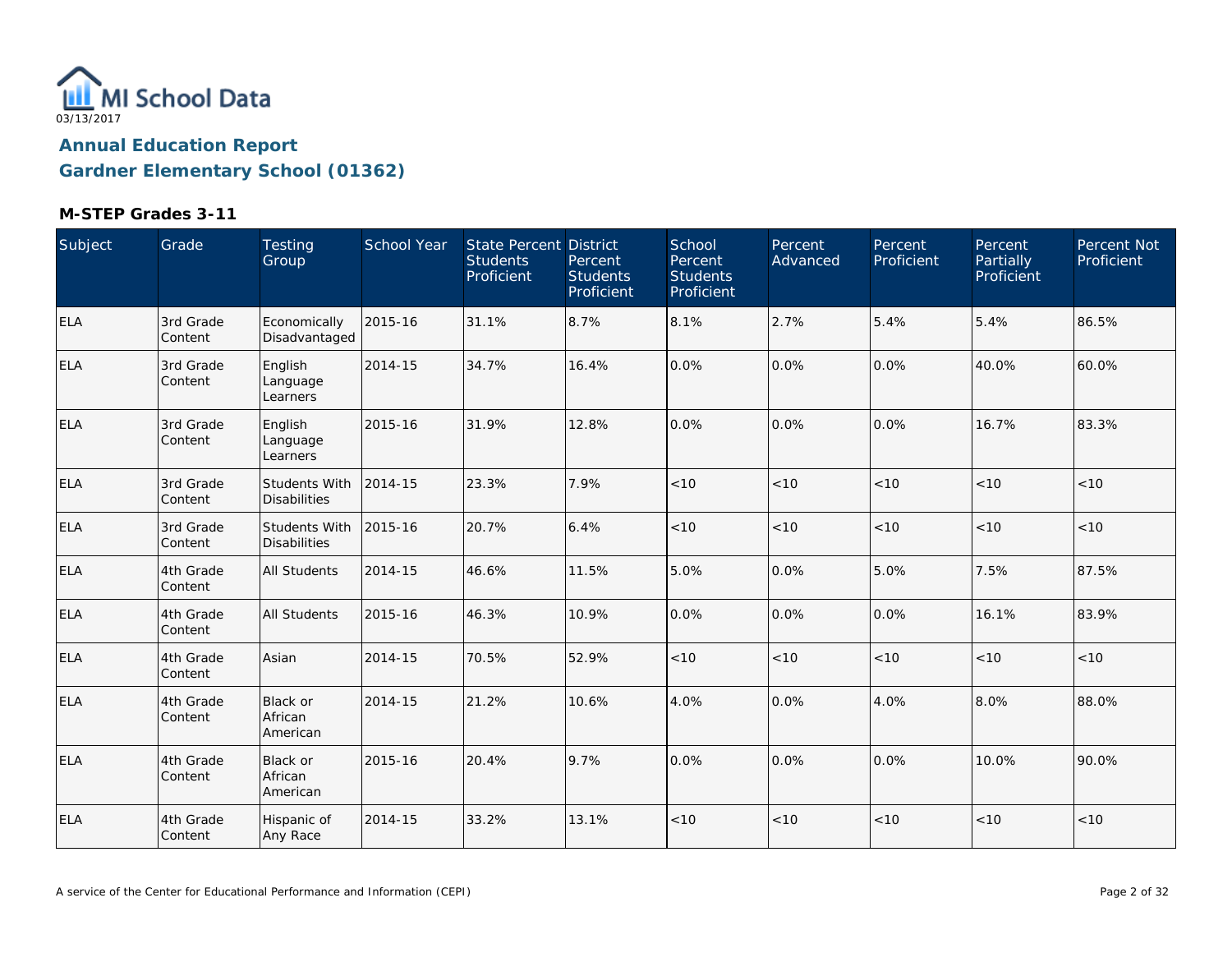

| Subject    | Grade                 | Testing<br>Group                     | School Year | State Percent District<br><b>Students</b><br>Proficient | Percent<br><b>Students</b><br>Proficient | School<br>Percent<br><b>Students</b><br>Proficient | Percent<br>Advanced | Percent<br>Proficient | Percent<br>Partially<br>Proficient | Percent Not<br>Proficient |
|------------|-----------------------|--------------------------------------|-------------|---------------------------------------------------------|------------------------------------------|----------------------------------------------------|---------------------|-----------------------|------------------------------------|---------------------------|
| <b>ELA</b> | 4th Grade<br>Content  | Hispanic of<br>Any Race              | 2015-16     | 34.4%                                                   | 13.5%                                    | $<10$                                              | < 10                | < 10                  | < 10                               | $<10$                     |
| ELA        | 4th Grade<br>Content  | White                                | 2014-15     | 53.9%                                                   | 16.2%                                    | 8.3%                                               | 0.0%                | 8.3%                  | 0.0%                               | 91.7%                     |
| <b>ELA</b> | 4th Grade<br>Content  | White                                | 2015-16     | 53.9%                                                   | 11.0%                                    | 0.0%                                               | 0.0%                | 0.0%                  | 20.0%                              | 80.0%                     |
| <b>ELA</b> | 4th Grade<br>Content  | Female                               | 2014-15     | 51.5%                                                   | 14.5%                                    | 6.7%                                               | 0.0%                | 6.7%                  | 6.7%                               | 86.7%                     |
| <b>ELA</b> | 4th Grade<br>Content  | Female                               | 2015-16     | 50.9%                                                   | 13.0%                                    | 0.0%                                               | 0.0%                | 0.0%                  | 33.3%                              | 66.7%                     |
| <b>ELA</b> | 4th Grade<br>Content  | Male                                 | 2014-15     | 41.8%                                                   | 8.7%                                     | 4.0%                                               | 0.0%                | 4.0%                  | 8.0%                               | 88.0%                     |
| ELA        | 4th Grade<br>Content  | Male                                 | 2015-16     | 41.8%                                                   | 8.7%                                     | 0.0%                                               | 0.0%                | 0.0%                  | 5.3%                               | 94.7%                     |
| <b>ELA</b> | 4th Grade<br>Content  | Economically<br>Disadvantaged        | 2014-15     | 30.9%                                                   | 10.0%                                    | 2.6%                                               | 0.0%                | 2.6%                  | 5.3%                               | 92.1%                     |
| <b>ELA</b> | 4th Grade<br>Content  | Economically<br>Disadvantaged        | 2015-16     | 30.8%                                                   | 10.1%                                    | 0.0%                                               | 0.0%                | 0.0%                  | 7.4%                               | 92.6%                     |
| <b>ELA</b> | 4th Grade<br>Content  | English<br>Language<br>Learners      | 2014-15     | 23.7%                                                   | 10.8%                                    | 0.0%                                               | 0.0%                | 0.0%                  | 0.0%                               | 100.0%                    |
| <b>ELA</b> | 4th Grade<br>Content  | English<br>Language<br>Learners      | 2015-16     | 24.3%                                                   | 8.2%                                     | 0.0%                                               | 0.0%                | 0.0%                  | 30.0%                              | 70.0%                     |
| ELA        | 4th Grade<br> Content | Students With<br><b>Disabilities</b> | 2014-15     | 17.2%                                                   | 3.8%                                     | $<10$                                              | <10                 | < 10                  | < 10                               | $<10$                     |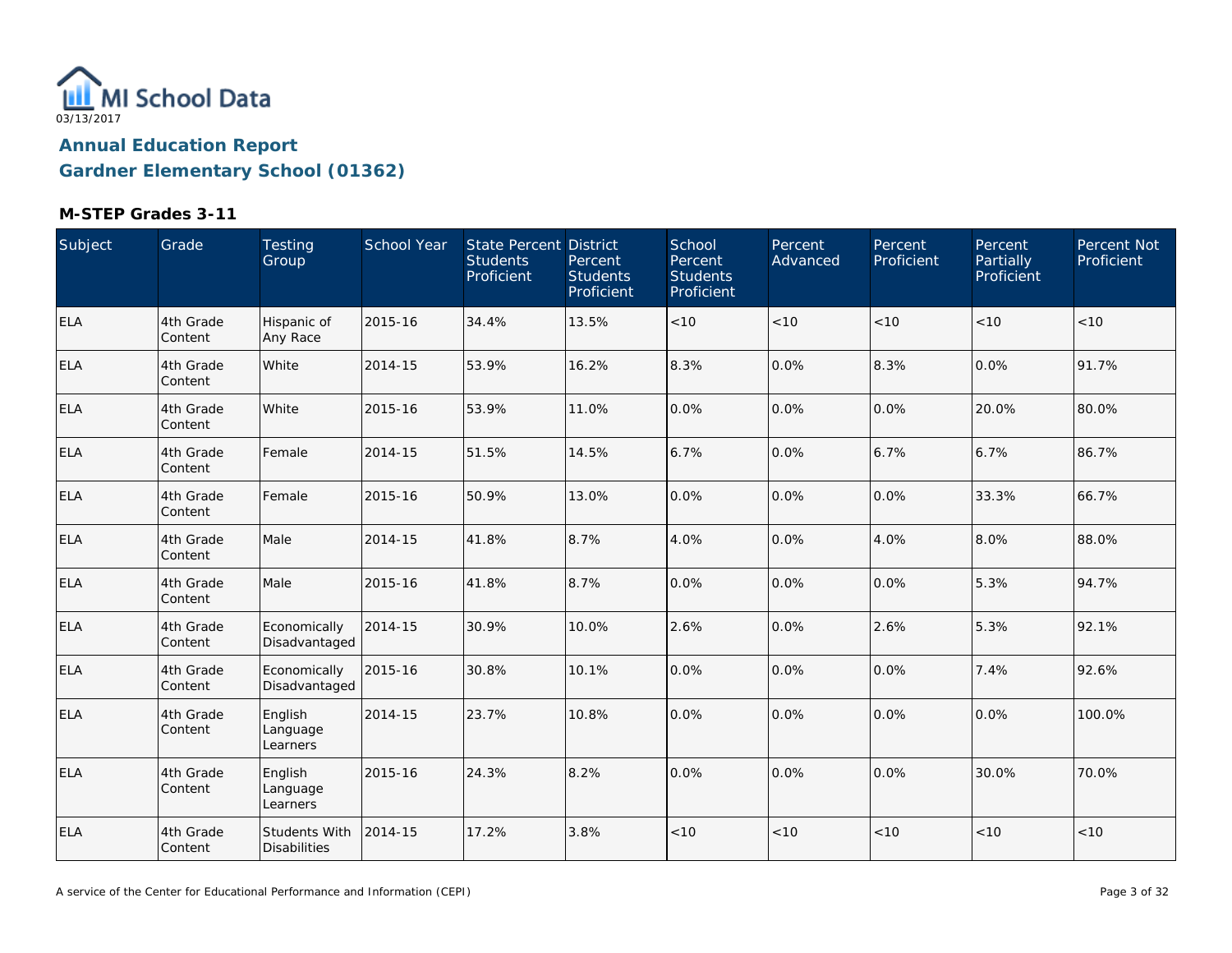

| Subject    | Grade                 | Testing<br>Group                       | School Year | State Percent District<br><b>Students</b><br>Proficient | Percent<br><b>Students</b><br>Proficient | School<br>Percent<br><b>Students</b><br>Proficient | Percent<br>Advanced | Percent<br>Proficient | Percent<br>Partially<br>Proficient | Percent Not<br>Proficient |
|------------|-----------------------|----------------------------------------|-------------|---------------------------------------------------------|------------------------------------------|----------------------------------------------------|---------------------|-----------------------|------------------------------------|---------------------------|
| ELA        | 4th Grade<br>Content  | Students With<br><b>Disabilities</b>   | 2015-16     | 17.5%                                                   | 4.5%                                     | < 10                                               | < 10                | < 10                  | < 10                               | < 10                      |
| <b>ELA</b> | 5th Grade<br>Content  | <b>All Students</b>                    | 2014-15     | 48.7%                                                   | 12.7%                                    | 3.0%                                               | 0.0%                | 3.0%                  | 9.1%                               | 87.9%                     |
| <b>ELA</b> | 5th Grade<br>Content  | <b>All Students</b>                    | 2015-16     | 50.6%                                                   | 12.8%                                    | 33.3%                                              | 2.8%                | 30.6%                 | 19.4%                              | 47.2%                     |
| <b>ELA</b> | 5th Grade<br>Content  | <b>Black or</b><br>African<br>American | 2014-15     | 22.5%                                                   | 11.4%                                    | 0.0%                                               | 0.0%                | 0.0%                  | 10.0%                              | 90.0%                     |
| <b>ELA</b> | 5th Grade<br>Content  | Black or<br>African<br>American        | 2015-16     | 23.7%                                                   | 12.3%                                    | 27.3%                                              | 0.0%                | 27.3%                 | 27.3%                              | 45.5%                     |
| <b>ELA</b> | 5th Grade<br>Content  | Hispanic of<br>Any Race                | 2014-15     | 35.4%                                                   | 16.9%                                    | $<10$                                              | < 10                | < 10                  | < 10                               | < 10                      |
| <b>ELA</b> | 5th Grade<br>Content  | Hispanic of<br>Any Race                | 2015-16     | 38.4%                                                   | 12.7%                                    | $<10$                                              | $<10$               | < 10                  | < 10                               | < 10                      |
| <b>ELA</b> | 5th Grade<br> Content | Two or More<br>Races                   | 2014-15     | 47.6%                                                   | 0.0%                                     | $<10$                                              | $<10$               | < 10                  | < 10                               | $<10$                     |
| <b>ELA</b> | 5th Grade<br>Content  | White                                  | 2014-15     | 55.7%                                                   | 7.2%                                     | 9.1%                                               | 0.0%                | 9.1%                  | 9.1%                               | 81.8%                     |
| <b>ELA</b> | 5th Grade<br>Content  | White                                  | 2015-16     | 58.1%                                                   | 16.0%                                    | 41.7%                                              | 0.0%                | 41.7%                 | 8.3%                               | 50.0%                     |
| <b>ELA</b> | 5th Grade<br>Content  | Female                                 | 2014-15     | 54.3%                                                   | 14.6%                                    | 0.0%                                               | 0.0%                | 0.0%                  | 0.0%                               | 100.0%                    |
| <b>ELA</b> | 5th Grade<br>Content  | Female                                 | 2015-16     | 55.8%                                                   | 15.4%                                    | 15.4%                                              | 0.0%                | 15.4%                 | 15.4%                              | 69.2%                     |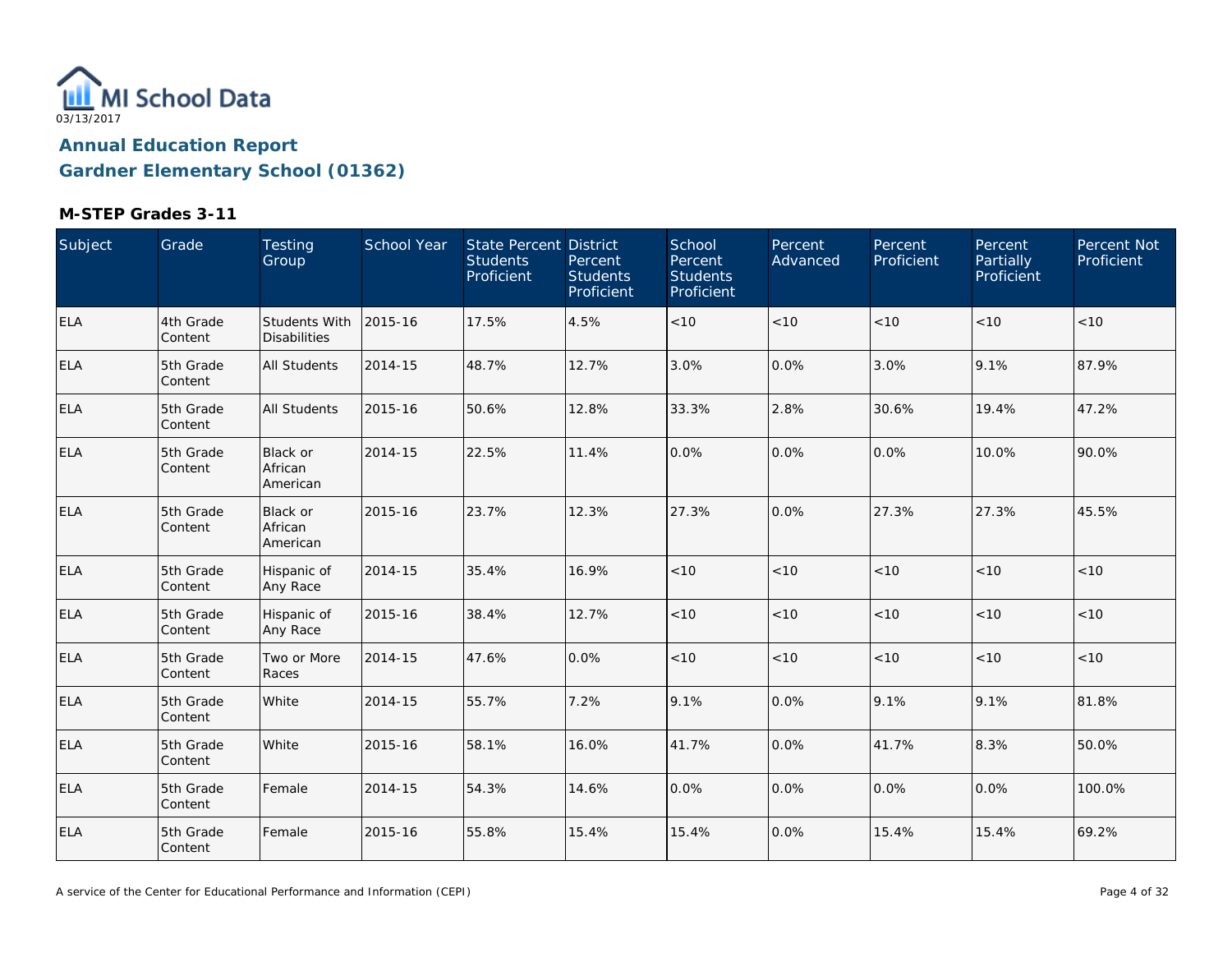

| Subject     | Grade                | Testing<br>Group                            | School Year | <b>State Percent District</b><br><b>Students</b><br>Proficient | Percent<br><b>Students</b><br>Proficient | School<br>Percent<br><b>Students</b><br>Proficient | Percent<br>Advanced | Percent<br>Proficient | Percent<br>Partially<br>Proficient | Percent Not<br>Proficient |
|-------------|----------------------|---------------------------------------------|-------------|----------------------------------------------------------------|------------------------------------------|----------------------------------------------------|---------------------|-----------------------|------------------------------------|---------------------------|
| <b>ELA</b>  | 5th Grade<br>Content | Male                                        | 2014-15     | 43.3%                                                          | 10.8%                                    | 5.3%                                               | 0.0%                | 5.3%                  | 15.8%                              | 78.9%                     |
| <b>ELA</b>  | 5th Grade<br>Content | Male                                        | 2015-16     | 45.5%                                                          | 10.4%                                    | 43.5%                                              | 4.3%                | 39.1%                 | 21.7%                              | 34.8%                     |
| ELA         | 5th Grade<br>Content | Economically<br>Disadvantaged               | 2014-15     | 32.6%                                                          | 10.8%                                    | 0.0%                                               | 0.0%                | $0.0\%$               | 7.7%                               | 92.3%                     |
| <b>ELA</b>  | 5th Grade<br>Content | Economically<br>Disadvantaged               | 2015-16     | 34.4%                                                          | 11.3%                                    | 32.3%                                              | 0.0%                | 32.3%                 | 22.6%                              | 45.2%                     |
| ELA         | 5th Grade<br>Content | English<br>Language<br>Learners             | 2014-15     | 22.7%                                                          | 14.0%                                    | 10.0%                                              | 0.0%                | 10.0%                 | 0.0%                               | 90.0%                     |
| <b>ELA</b>  | 5th Grade<br>Content | English<br>Language<br>Learners             | 2015-16     | 23.1%                                                          | 7.4%                                     | 30.0%                                              | 0.0%                | 30.0%                 | 10.0%                              | 60.0%                     |
| <b>ELA</b>  | 5th Grade<br>Content | Students With<br><b>Disabilities</b>        | 2014-15     | 14.6%                                                          | 5.7%                                     | < 10                                               | < 10                | < 10                  | < 10                               | < 10                      |
| <b>ELA</b>  | 5th Grade<br>Content | <b>Students With</b><br><b>Disabilities</b> | 2015-16     | 16.1%                                                          | 4.5%                                     | < 10                                               | < 10                | < 10                  | < 10                               | $<10$                     |
| Mathematics | 3rd Grade<br>Content | All Students                                | 2014-15     | 48.8%                                                          | 12.8%                                    | 10.0%                                              | 0.0%                | 10.0%                 | 20.0%                              | 70.0%                     |
| Mathematics | 3rd Grade<br>Content | All Students                                | 2015-16     | 45.2%                                                          | 10.4%                                    | 11.4%                                              | 0.0%                | 11.4%                 | 15.9%                              | 72.7%                     |
| Mathematics | 3rd Grade<br>Content | Black or<br>African<br>American             | 2014-15     | 20.3%                                                          | 11.5%                                    | 3.7%                                               | 0.0%                | 3.7%                  | 11.1%                              | 85.2%                     |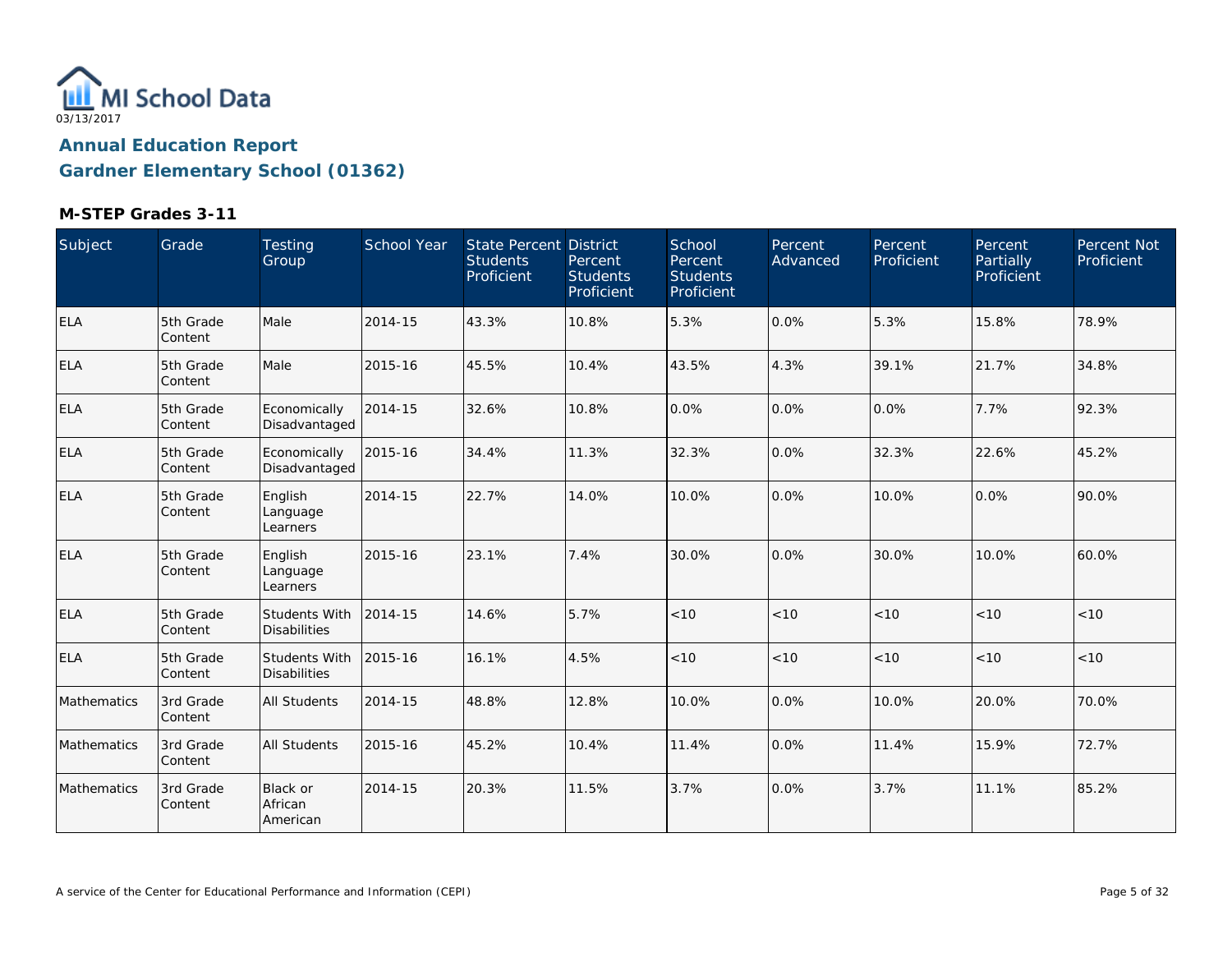

| Subject            | Grade                | Testing<br>Group                | School Year | State Percent District<br><b>Students</b><br>Proficient | Percent<br><b>Students</b><br>Proficient | School<br>Percent<br><b>Students</b><br>Proficient | Percent<br>Advanced | Percent<br>Proficient | Percent<br>Partially<br>Proficient | Percent Not<br>Proficient |
|--------------------|----------------------|---------------------------------|-------------|---------------------------------------------------------|------------------------------------------|----------------------------------------------------|---------------------|-----------------------|------------------------------------|---------------------------|
| Mathematics        | 3rd Grade<br>Content | Black or<br>African<br>American | 2015-16     | 17.9%                                                   | 9.2%                                     | 0.0%                                               | 0.0%                | $0.0\%$               | 15.4%                              | 84.6%                     |
| <b>Mathematics</b> | 3rd Grade<br>Content | Hispanic of<br>Any Race         | 2014-15     | 35.7%                                                   | 16.5%                                    | < 10                                               | < 10                | < 10                  | < 10                               | < 10                      |
| Mathematics        | 3rd Grade<br>Content | White                           | 2014-15     | 57.3%                                                   | 18.0%                                    | 16.7%                                              | 0.0%                | 16.7%                 | 41.7%                              | 41.7%                     |
| Mathematics        | 3rd Grade<br>Content | White                           | 2015-16     | 53.2%                                                   | 15.9%                                    | 27.8%                                              | 0.0%                | 27.8%                 | 16.7%                              | 55.6%                     |
| Mathematics        | 3rd Grade<br>Content | Female                          | 2014-15     | 48.1%                                                   | 12.9%                                    | 8.7%                                               | 0.0%                | 8.7%                  | 21.7%                              | 69.6%                     |
| <b>Mathematics</b> | 3rd Grade<br>Content | Female                          | 2015-16     | 43.7%                                                   | 10.0%                                    | 5.0%                                               | 0.0%                | 5.0%                  | 15.0%                              | 80.0%                     |
| Mathematics        | 3rd Grade<br>Content | Male                            | 2014-15     | 49.5%                                                   | 12.7%                                    | 11.8%                                              | 0.0%                | 11.8%                 | 17.6%                              | 70.6%                     |
| Mathematics        | 3rd Grade<br>Content | Male                            | 2015-16     | 46.6%                                                   | 10.8%                                    | 16.7%                                              | 0.0%                | 16.7%                 | 16.7%                              | 66.7%                     |
| Mathematics        | 3rd Grade<br>Content | Economically<br>Disadvantaged   | 2014-15     | 33.5%                                                   | 11.4%                                    | 8.3%                                               | 0.0%                | 8.3%                  | 19.4%                              | 72.2%                     |
| Mathematics        | 3rd Grade<br>Content | Economically<br>Disadvantaged   | 2015-16     | 30.1%                                                   | 9.8%                                     | 5.4%                                               | 0.0%                | 5.4%                  | 16.2%                              | 78.4%                     |
| Mathematics        | 3rd Grade<br>Content | English<br>Language<br>Learners | 2014-15     | 37.0%                                                   | 17.7%                                    | 30.0%                                              | 0.0%                | 30.0%                 | 30.0%                              | 40.0%                     |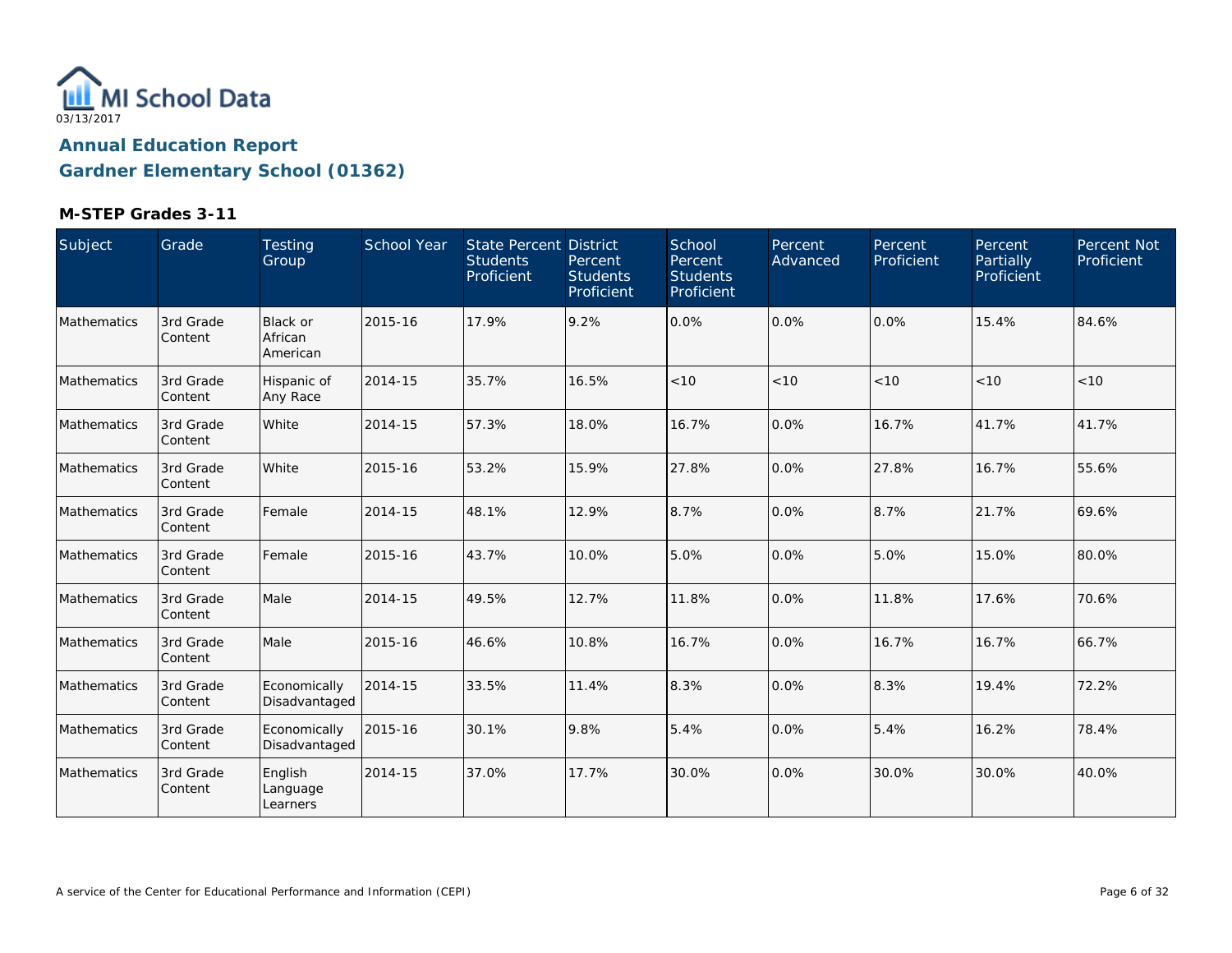

| Subject     | Grade                | Testing<br>Group                            | School Year | State Percent District<br><b>Students</b><br>Proficient | Percent<br><b>Students</b><br>Proficient | School<br>Percent<br><b>Students</b><br>Proficient | Percent<br>Advanced | Percent<br>Proficient | <b>Percent</b><br>Partially<br>Proficient | Percent Not<br>Proficient |
|-------------|----------------------|---------------------------------------------|-------------|---------------------------------------------------------|------------------------------------------|----------------------------------------------------|---------------------|-----------------------|-------------------------------------------|---------------------------|
| Mathematics | 3rd Grade<br>Content | English<br>Language<br>Learners             | 2015-16     | 37.8%                                                   | 15.8%                                    | 25.0%                                              | 0.0%                | 25.0%                 | 25.0%                                     | 50.0%                     |
| Mathematics | 3rd Grade<br>Content | <b>Students With</b><br><b>Disabilities</b> | 2014-15     | 24.5%                                                   | 9.9%                                     | < 10                                               | < 10                | < 10                  | < 10                                      | $<10$                     |
| Mathematics | 3rd Grade<br>Content | <b>Students With</b><br><b>Disabilities</b> | 2015-16     | 21.4%                                                   | 7.1%                                     | < 10                                               | < 10                | < 10                  | < 10                                      | $<10$                     |
| Mathematics | 4th Grade<br>Content | <b>All Students</b>                         | 2014-15     | 41.4%                                                   | 7.6%                                     | 2.5%                                               | 0.0%                | 2.5%                  | 17.5%                                     | 80.0%                     |
| Mathematics | 4th Grade<br>Content | <b>All Students</b>                         | 2015-16     | 44.0%                                                   | 7.2%                                     | 3.2%                                               | 0.0%                | 3.2%                  | 25.8%                                     | 71.0%                     |
| Mathematics | 4th Grade<br>Content | Asian                                       | 2014-15     | 69.7%                                                   | 28.6%                                    | < 10                                               | < 10                | < 10                  | < 10                                      | < 10                      |
| Mathematics | 4th Grade<br>Content | <b>Black or</b><br>African<br>American      | 2014-15     | 13.2%                                                   | 6.2%                                     | 0.0%                                               | 0.0%                | 0.0%                  | 16.0%                                     | 84.0%                     |
| Mathematics | 4th Grade<br>Content | Black or<br>African<br>American             | 2015-16     | 15.1%                                                   | 5.9%                                     | 0.0%                                               | 0.0%                | $0.0\%$               | 20.0%                                     | 80.0%                     |
| Mathematics | 4th Grade<br>Content | Hispanic of<br>Any Race                     | 2014-15     | 27.1%                                                   | 12.5%                                    | < 10                                               | < 10                | < 10                  | < 10                                      | $<10$                     |
| Mathematics | 4th Grade<br>Content | Hispanic of<br>Any Race                     | 2015-16     | 30.6%                                                   | 12.9%                                    | < 10                                               | < 10                | < 10                  | < 10                                      | < 10                      |
| Mathematics | 4th Grade<br>Content | White                                       | 2014-15     | 49.3%                                                   | 13.2%                                    | 8.3%                                               | 0.0%                | 8.3%                  | 16.7%                                     | 75.0%                     |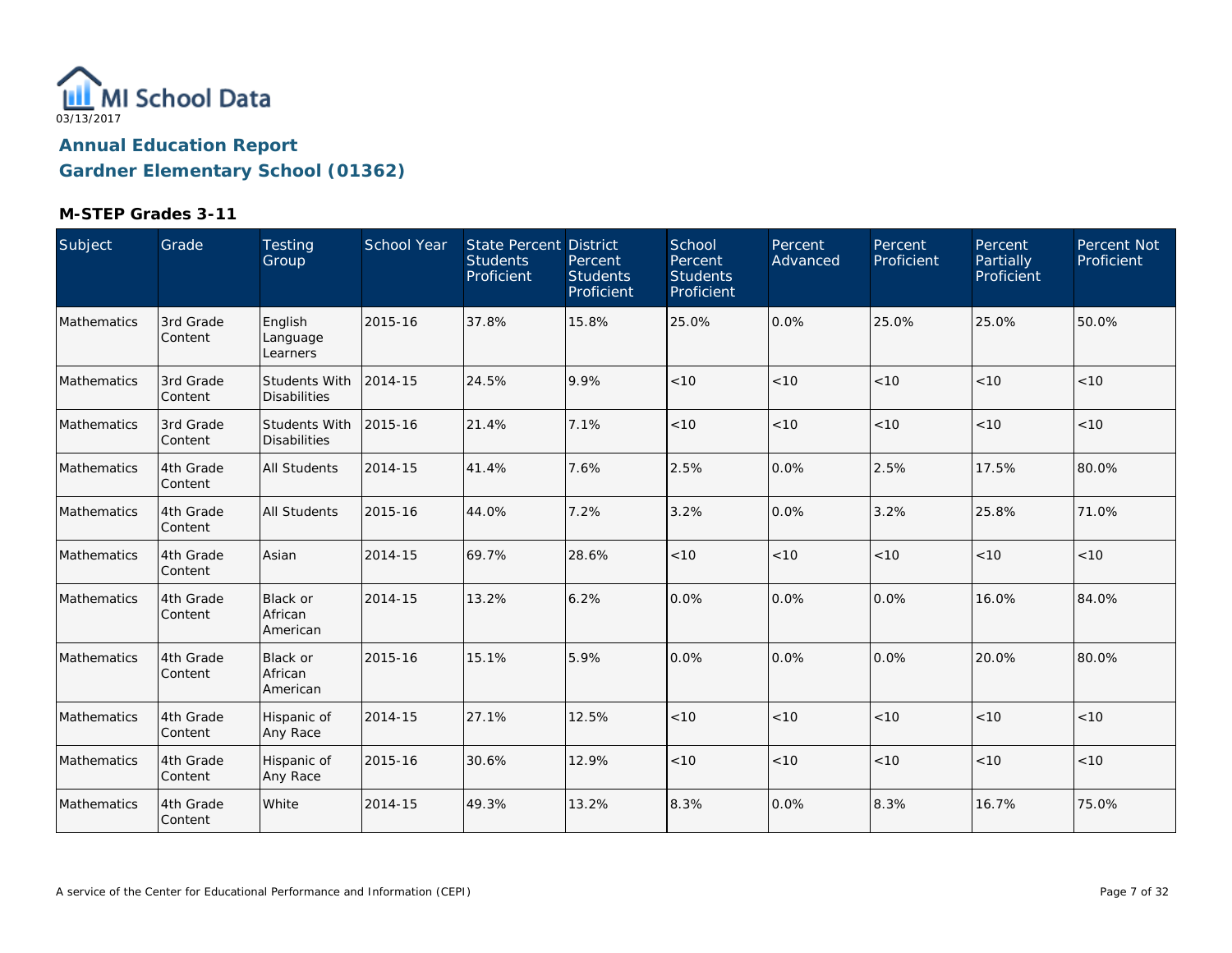

| Subject     | Grade                | Testing<br>Group                            | School Year | <b>State Percent District</b><br><b>Students</b><br>Proficient | Percent<br><b>Students</b><br>Proficient | School<br>Percent<br><b>Students</b><br>Proficient | Percent<br>Advanced | Percent<br>Proficient | Percent<br>Partially<br>Proficient | Percent Not<br>Proficient |
|-------------|----------------------|---------------------------------------------|-------------|----------------------------------------------------------------|------------------------------------------|----------------------------------------------------|---------------------|-----------------------|------------------------------------|---------------------------|
| Mathematics | 4th Grade<br>Content | White                                       | 2015-16     | 52.3%                                                          | 5.6%                                     | 10.0%                                              | 0.0%                | 10.0%                 | 30.0%                              | 60.0%                     |
| Mathematics | 4th Grade<br>Content | Female                                      | 2014-15     | 40.3%                                                          | 7.9%                                     | 0.0%                                               | 0.0%                | 0.0%                  | 20.0%                              | 80.0%                     |
| Mathematics | 4th Grade<br>Content | Female                                      | 2015-16     | 42.1%                                                          | 7.8%                                     | 8.3%                                               | 0.0%                | 8.3%                  | 33.3%                              | 58.3%                     |
| Mathematics | 4th Grade<br>Content | Male                                        | 2014-15     | 42.4%                                                          | 7.4%                                     | 4.0%                                               | 0.0%                | 4.0%                  | 16.0%                              | 80.0%                     |
| Mathematics | 4th Grade<br>Content | Male                                        | 2015-16     | 45.8%                                                          | 6.6%                                     | 0.0%                                               | 0.0%                | 0.0%                  | 21.1%                              | 78.9%                     |
| Mathematics | 4th Grade<br>Content | Economically<br>Disadvantaged               | 2014-15     | 25.4%                                                          | 6.9%                                     | 0.0%                                               | 0.0%                | 0.0%                  | 15.8%                              | 84.2%                     |
| Mathematics | 4th Grade<br>Content | Economically<br>Disadvantaged               | 2015-16     | 27.9%                                                          | 6.6%                                     | 3.7%                                               | 0.0%                | 3.7%                  | 18.5%                              | 77.8%                     |
| Mathematics | 4th Grade<br>Content | English<br>Language<br>Learners             | 2014-15     | 22.1%                                                          | 9.4%                                     | 0.0%                                               | 0.0%                | $0.0\%$               | 25.0%                              | 75.0%                     |
| Mathematics | 4th Grade<br>Content | English<br>Language<br>Learners             | 2015-16     | 27.4%                                                          | 7.2%                                     | 10.0%                                              | 0.0%                | 10.0%                 | 40.0%                              | 50.0%                     |
| Mathematics | 4th Grade<br>Content | <b>Students With</b><br><b>Disabilities</b> | 2014-15     | 17.2%                                                          | 3.7%                                     | $<10$                                              | < 10                | < 10                  | < 10                               | < 10                      |
| Mathematics | 4th Grade<br>Content | <b>Students With</b><br><b>Disabilities</b> | 2015-16     | 19.2%                                                          | 3.7%                                     | < 10                                               | < 10                | < 10                  | < 10                               | < 10                      |
| Mathematics | 5th Grade<br>Content | All Students                                | 2014-15     | 33.4%                                                          | 4.1%                                     | 0.0%                                               | 0.0%                | 0.0%                  | 20.6%                              | 79.4%                     |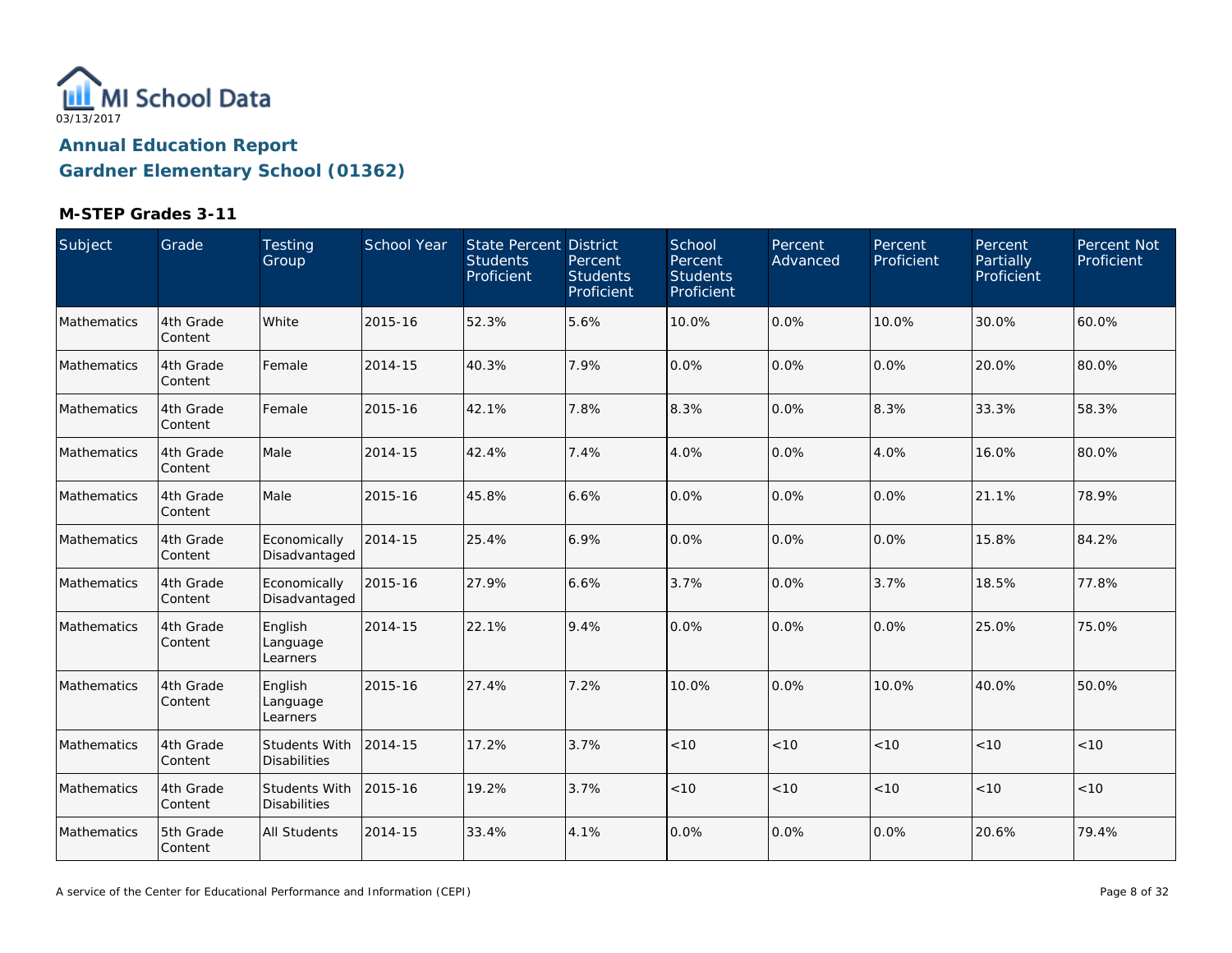

| Subject     | Grade                | Testing<br>Group                | School Year | State Percent District<br><b>Students</b><br>Proficient | Percent<br><b>Students</b><br>Proficient | School<br>Percent<br><b>Students</b><br>Proficient | Percent<br>Advanced | Percent<br>Proficient | Percent<br>Partially<br>Proficient | Percent Not<br>Proficient |
|-------------|----------------------|---------------------------------|-------------|---------------------------------------------------------|------------------------------------------|----------------------------------------------------|---------------------|-----------------------|------------------------------------|---------------------------|
| Mathematics | 5th Grade<br>Content | <b>All Students</b>             | 2015-16     | 33.8%                                                   | 2.5%                                     | 2.8%                                               | 0.0%                | 2.8%                  | 11.1%                              | 86.1%                     |
| Mathematics | 5th Grade<br>Content | Black or<br>African<br>American | 2014-15     | 9.1%                                                    | 3.2%                                     | 0.0%                                               | 0.0%                | 0.0%                  | 19.0%                              | 81.0%                     |
| Mathematics | 5th Grade<br>Content | Black or<br>African<br>American | 2015-16     | 8.2%                                                    | 2.1%                                     | 0.0%                                               | 0.0%                | 0.0%                  | 0.0%                               | 100.0%                    |
| Mathematics | 5th Grade<br>Content | Hispanic of<br>Any Race         | 2014-15     | 19.5%                                                   | 5.4%                                     | < 10                                               | < 10                | < 10                  | < 10                               | < 10                      |
| Mathematics | 5th Grade<br>Content | Hispanic of<br>Any Race         | 2015-16     | 19.2%                                                   | 3.4%                                     | < 10                                               | $<10$               | $<10$                 | < 10                               | < 10                      |
| Mathematics | 5th Grade<br>Content | Two or More<br>Races            | 2014-15     | 30.5%                                                   | 0.0%                                     | $<10$                                              | < 10                | < 10                  | < 10                               | $<10$                     |
| Mathematics | 5th Grade<br>Content | White                           | 2014-15     | 39.7%                                                   | 1.4%                                     | 0.0%                                               | 0.0%                | 0.0%                  | 27.3%                              | 72.7%                     |
| Mathematics | 5th Grade<br>Content | White                           | 2015-16     | 41.0%                                                   | 6.1%                                     | 8.3%                                               | 0.0%                | 8.3%                  | 25.0%                              | 66.7%                     |
| Mathematics | 5th Grade<br>Content | Female                          | 2014-15     | 32.6%                                                   | 4.0%                                     | 0.0%                                               | 0.0%                | 0.0%                  | 7.1%                               | 92.9%                     |
| Mathematics | 5th Grade<br>Content | Female                          | 2015-16     | 31.7%                                                   | 2.2%                                     | 0.0%                                               | 0.0%                | 0.0%                  | 0.0%                               | 100.0%                    |
| Mathematics | 5th Grade<br>Content | Male                            | 2014-15     | 34.1%                                                   | 4.1%                                     | 0.0%                                               | 0.0%                | 0.0%                  | 30.0%                              | 70.0%                     |
| Mathematics | 5th Grade<br>Content | Male                            | 2015-16     | 35.8%                                                   | 2.8%                                     | 4.3%                                               | 0.0%                | 4.3%                  | 17.4%                              | 78.3%                     |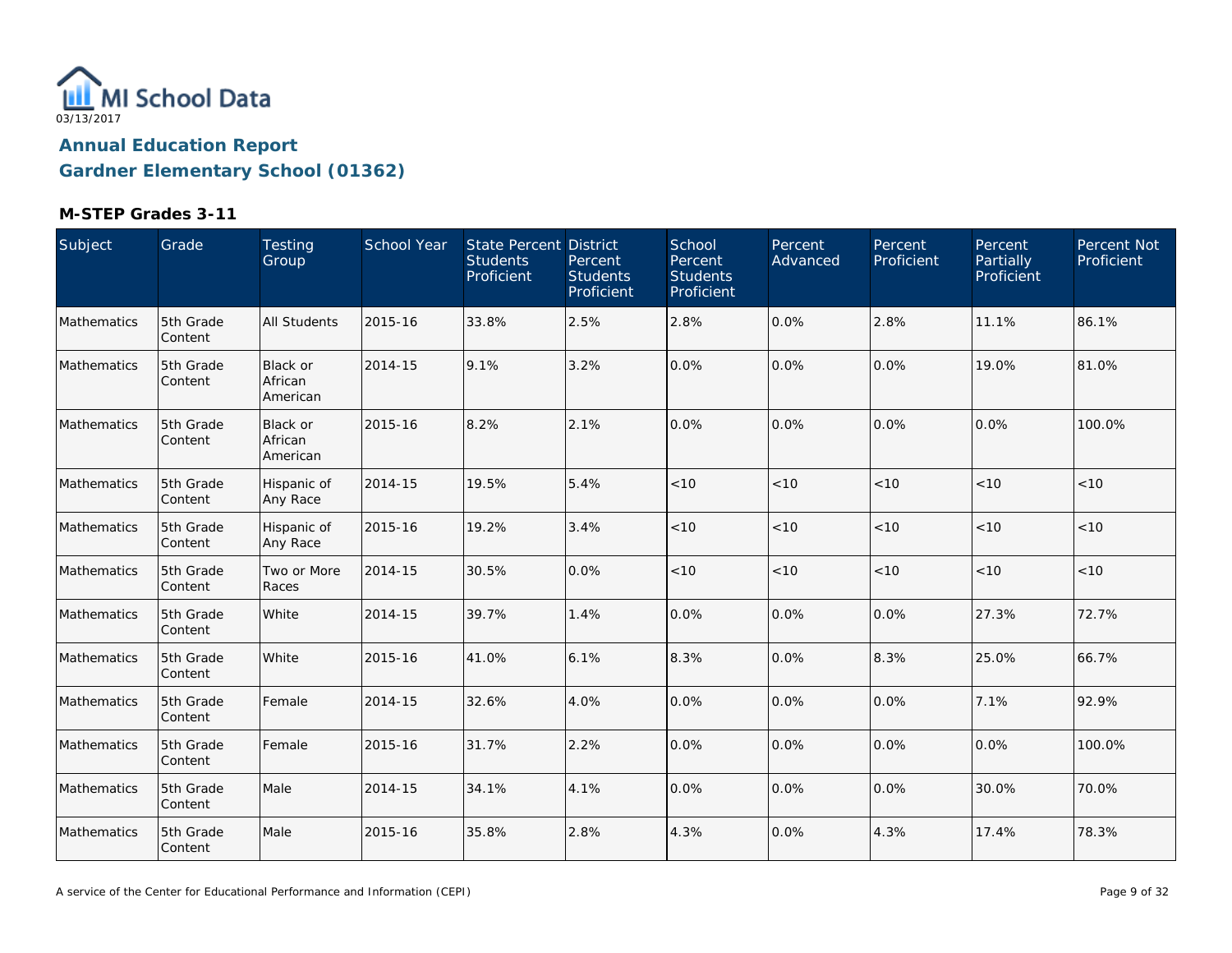

| Subject     | Grade                 | Testing<br>Group                            | <b>School Year</b> | State Percent District<br><b>Students</b><br>Proficient | Percent<br><b>Students</b><br>Proficient | School<br>Percent<br><b>Students</b><br>Proficient | Percent<br>Advanced | Percent<br>Proficient | Percent<br>Partially<br>Proficient | Percent Not<br>Proficient |
|-------------|-----------------------|---------------------------------------------|--------------------|---------------------------------------------------------|------------------------------------------|----------------------------------------------------|---------------------|-----------------------|------------------------------------|---------------------------|
| Mathematics | 5th Grade<br>Content  | Economically<br>Disadvantaged               | 2014-15            | 18.2%                                                   | 3.4%                                     | 0.0%                                               | 0.0%                | 0.0%                  | 18.5%                              | 81.5%                     |
| Mathematics | 5th Grade<br>Content  | Economically<br>Disadvantaged               | 2015-16            | 17.7%                                                   | 2.0%                                     | 0.0%                                               | 0.0%                | 0.0%                  | 9.7%                               | 90.3%                     |
| Mathematics | 5th Grade<br> Content | English<br>Language<br>Learners             | 2014-15            | 13.6%                                                   | 6.0%                                     | 0.0%                                               | 0.0%                | 0.0%                  | 20.0%                              | 80.0%                     |
| Mathematics | 5th Grade<br>Content  | English<br>Language<br>Learners             | 2015-16            | 12.8%                                                   | 2.0%                                     | 0.0%                                               | 0.0%                | 0.0%                  | 20.0%                              | 80.0%                     |
| Mathematics | 5th Grade<br>Content  | <b>Students With</b><br><b>Disabilities</b> | 2014-15            | 9.4%                                                    | 1.3%                                     | < 10                                               | < 10                | < 10                  | < 10                               | < 10                      |
| Mathematics | 5th Grade<br>Content  | <b>Students With</b><br><b>Disabilities</b> | 2015-16            | 10.2%                                                   | 1.1%                                     | < 10                                               | < 10                | < 10                  | < 10                               | < 10                      |
| Science     | 4th Grade<br>Content  | <b>All Students</b>                         | 2014-15            | 12.4%                                                   | 1.4%                                     | 2.6%                                               | 2.6%                | 0.0%                  | 2.6%                               | 94.7%                     |
| Science     | 4th Grade<br>Content  | All Students                                | 2015-16            | 14.7%                                                   | 1.8%                                     | 0.0%                                               | 0.0%                | $0.0\%$               | 3.2%                               | 96.8%                     |
| Science     | 4th Grade<br>Content  | <b>Black or</b><br>African<br>American      | 2014-15            | 2.0%                                                    | 1.0%                                     | 0.0%                                               | 0.0%                | 0.0%                  | 0.0%                               | 100.0%                    |
| Science     | 4th Grade<br>Content  | <b>Black or</b><br>African<br>American      | 2015-16            | 2.4%                                                    | 1.8%                                     | 0.0%                                               | 0.0%                | $0.0\%$               | 0.0%                               | 100.0%                    |
| Science     | 4th Grade<br>Content  | Hispanic of<br>Any Race                     | 2014-15            | 5.5%                                                    | 2.0%                                     | < 10                                               | < 10                | < 10                  | < 10                               | < 10                      |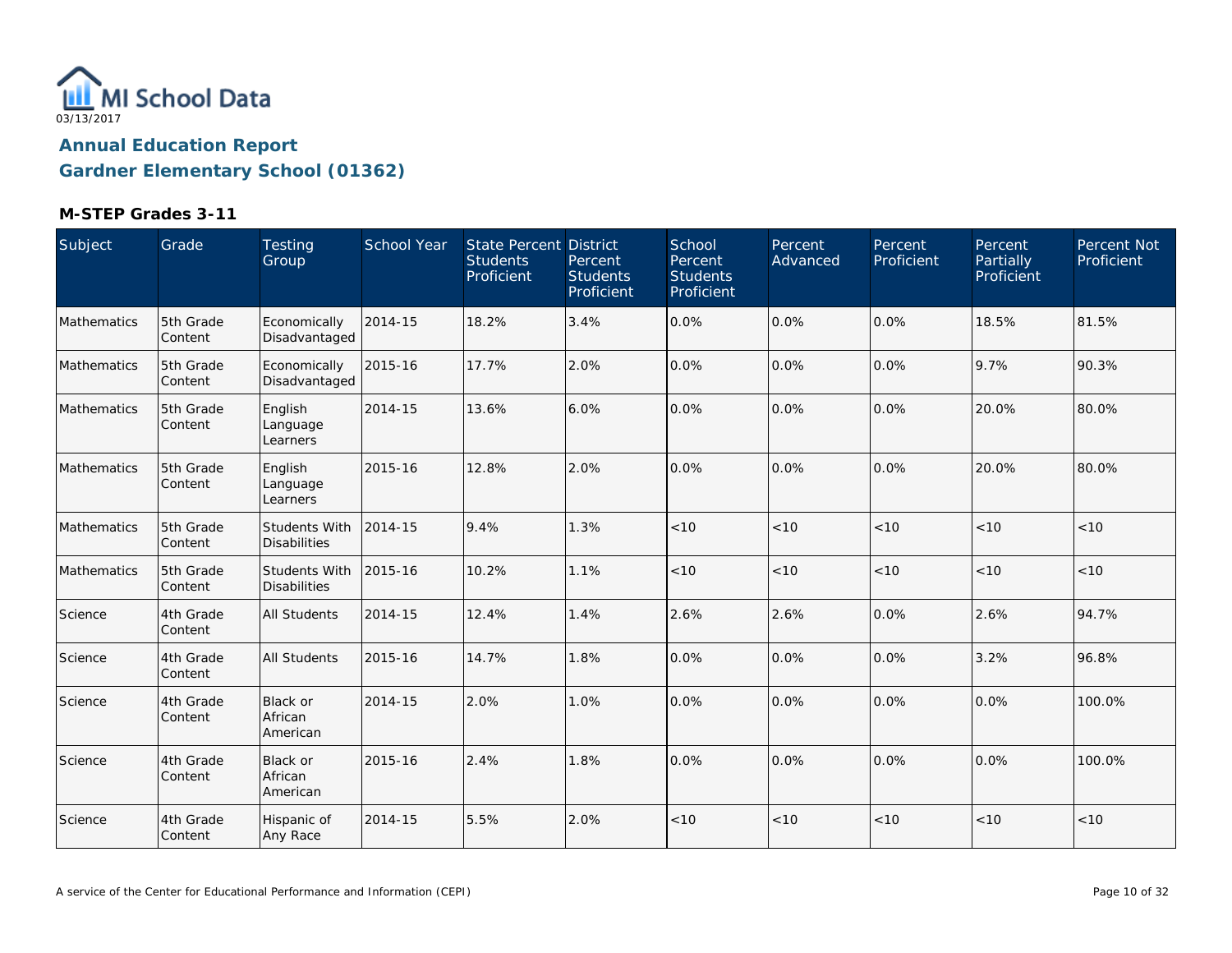

| Subject | Grade                | <b>Testing</b><br>Group                     | School Year | State Percent District<br><b>Students</b><br>Proficient | Percent<br><b>Students</b><br>Proficient | School<br>Percent<br><b>Students</b><br>Proficient | Percent<br>Advanced | Percent<br>Proficient | Percent<br>Partially<br>Proficient | Percent Not<br>Proficient |
|---------|----------------------|---------------------------------------------|-------------|---------------------------------------------------------|------------------------------------------|----------------------------------------------------|---------------------|-----------------------|------------------------------------|---------------------------|
| Science | 4th Grade<br>Content | Hispanic of<br>Any Race                     | 2015-16     | 6.6%                                                    | 1.2%                                     | $<10$                                              | < 10                | < 10                  | < 10                               | $<10$                     |
| Science | 4th Grade<br>Content | White                                       | 2014-15     | 15.4%                                                   | 6.6%                                     | 9.1%                                               | 9.1%                | 0.0%                  | 9.1%                               | 81.8%                     |
| Science | 4th Grade<br>Content | White                                       | 2015-16     | 18.4%                                                   | 2.2%                                     | 0.0%                                               | 0.0%                | 0.0%                  | 10.0%                              | 90.0%                     |
| Science | 4th Grade<br>Content | Female                                      | 2014-15     | 10.4%                                                   | 1.0%                                     | 0.0%                                               | 0.0%                | $0.0\%$               | 0.0%                               | 100.0%                    |
| Science | 4th Grade<br>Content | Female                                      | 2015-16     | 13.0%                                                   | 1.8%                                     | 0.0%                                               | 0.0%                | 0.0%                  | 0.0%                               | 100.0%                    |
| Science | 4th Grade<br>Content | Male                                        | 2014-15     | 14.3%                                                   | 1.8%                                     | 4.0%                                               | 4.0%                | 0.0%                  | 4.0%                               | 92.0%                     |
| Science | 4th Grade<br>Content | Male                                        | 2015-16     | 16.4%                                                   | 1.8%                                     | 0.0%                                               | 0.0%                | 0.0%                  | 5.3%                               | 94.7%                     |
| Science | 4th Grade<br>Content | Economically<br>Disadvantaged               | 2014-15     | 5.5%                                                    | 1.3%                                     | 0.0%                                               | 0.0%                | 0.0%                  | 2.8%                               | 97.2%                     |
| Science | 4th Grade<br>Content | Economically<br>Disadvantaged               | 2015-16     | 6.6%                                                    | 1.8%                                     | 0.0%                                               | 0.0%                | 0.0%                  | 3.7%                               | 96.3%                     |
| Science | 4th Grade<br>Content | English<br>Language<br>Learners             | 2014-15     | 2.2%                                                    | 0.8%                                     | 0.0%                                               | 0.0%                | 0.0%                  | 10.0%                              | 90.0%                     |
| Science | 4th Grade<br>Content | English<br>Language<br>Learners             | 2015-16     | 2.9%                                                    | 0.7%                                     | 0.0%                                               | 0.0%                | 0.0%                  | 10.0%                              | 90.0%                     |
| Science | 4th Grade<br>Content | <b>Students With</b><br><b>Disabilities</b> | 2014-15     | 4.6%                                                    | 0.5%                                     | < 10                                               | < 10                | < 10                  | < 10                               | $<10$                     |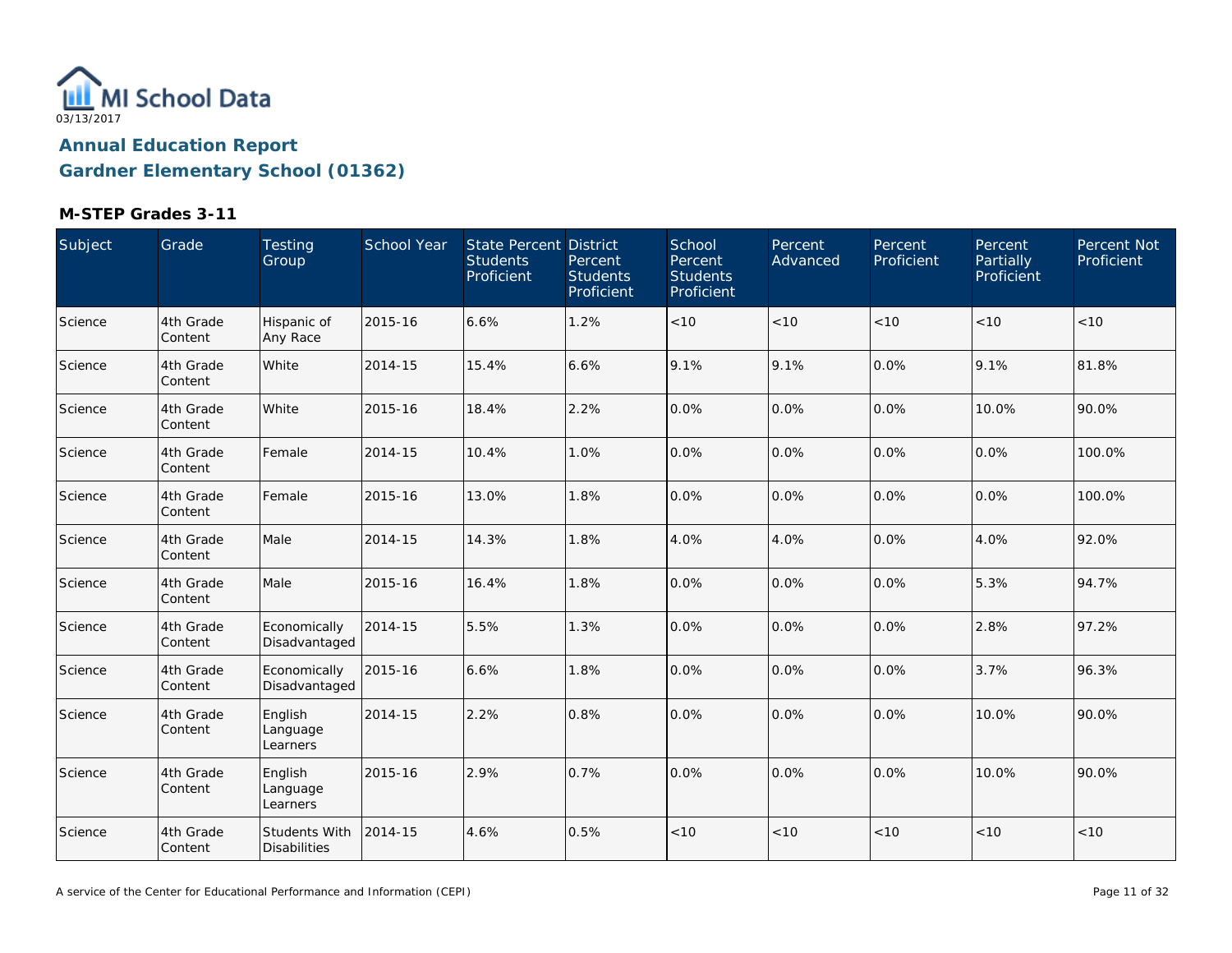

| Subject               | Grade                | Testing<br>Group                            | <b>School Year</b> | State Percent District<br><b>Students</b><br>Proficient | Percent<br><b>Students</b><br>Proficient | School<br>Percent<br><b>Students</b><br>Proficient | Percent<br>Advanced | Percent<br>Proficient | Percent<br>Partially<br>Proficient | Percent Not<br>Proficient |
|-----------------------|----------------------|---------------------------------------------|--------------------|---------------------------------------------------------|------------------------------------------|----------------------------------------------------|---------------------|-----------------------|------------------------------------|---------------------------|
| Science               | 4th Grade<br>Content | <b>Students With</b><br><b>Disabilities</b> | 2015-16            | 5.3%                                                    | 0.7%                                     | < 10                                               | < 10                | < 10                  | < 10                               | < 10                      |
| Social Studies        | 5th Grade<br>Content | <b>All Students</b>                         | 2014-15            | 22.2%                                                   | 3.2%                                     | 0.0%                                               | 0.0%                | 0.0%                  | 32.4%                              | 67.6%                     |
| Social Studies        | 5th Grade<br>Content | <b>All Students</b>                         | 2015-16            | 18.9%                                                   | 2.8%                                     | 2.9%                                               | 0.0%                | 2.9%                  | 47.1%                              | 50.0%                     |
| <b>Social Studies</b> | 5th Grade<br>Content | <b>Black or</b><br>African<br>American      | 2014-15            | 5.4%                                                    | 2.5%                                     | 0.0%                                               | 0.0%                | 0.0%                  | 33.3%                              | 66.7%                     |
| <b>Social Studies</b> | 5th Grade<br>Content | <b>Black or</b><br>African<br>American      | 2015-16            | 4.3%                                                    | 1.8%                                     | 0.0%                                               | 0.0%                | 0.0%                  | 50.0%                              | 50.0%                     |
| <b>Social Studies</b> | 5th Grade<br>Content | Hispanic of<br>Any Race                     | 2014-15            | 12.3%                                                   | 5.0%                                     | < 10                                               | < 10                | < 10                  | < 10                               | < 10                      |
| <b>Social Studies</b> | 5th Grade<br>Content | Hispanic of<br>Any Race                     | 2015-16            | 10.3%                                                   | 4.1%                                     | < 10                                               | < 10                | < 10                  | < 10                               | < 10                      |
| <b>Social Studies</b> | 5th Grade<br>Content | Two or More<br>Races                        | 2014-15            | 20.5%                                                   | 0.0%                                     | < 10                                               | < 10                | $<10$                 | < 10                               | $<10$                     |
| <b>Social Studies</b> | 5th Grade<br>Content | White                                       | 2014-15            | 26.9%                                                   | 2.9%                                     | 0.0%                                               | 0.0%                | 0.0%                  | 36.4%                              | 63.6%                     |
| Social Studies        | 5th Grade<br>Content | White                                       | 2015-16            | 23.0%                                                   | 9.6%                                     | 8.3%                                               | 0.0%                | 8.3%                  | 41.7%                              | 50.0%                     |
| Social Studies        | 5th Grade<br>Content | Female                                      | 2014-15            | 20.6%                                                   | 3.3%                                     | 0.0%                                               | 0.0%                | 0.0%                  | 21.4%                              | 78.6%                     |
| Social Studies        | 5th Grade<br>Content | Female                                      | 2015-16            | 16.7%                                                   | 2.8%                                     | 0.0%                                               | 0.0%                | 0.0%                  | 23.1%                              | 76.9%                     |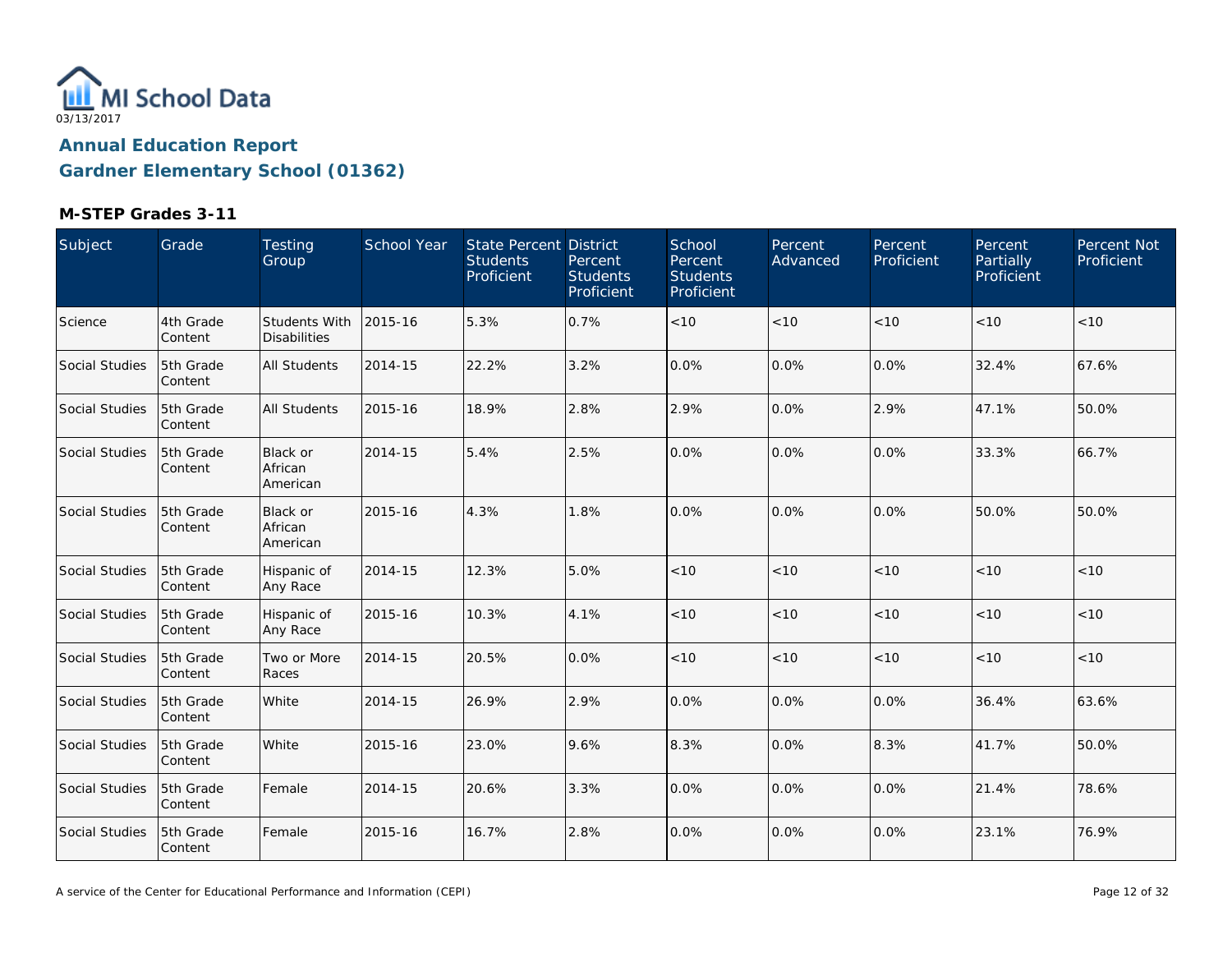

| Subject               | Grade                  | <b>Testing</b><br>Group              | <b>School Year</b> | <b>State Percent District</b><br><b>Students</b><br>Proficient | Percent<br><b>Students</b><br>Proficient | School<br>Percent<br><b>Students</b><br>Proficient | Percent<br>Advanced | Percent<br>Proficient | Percent<br>Partially<br>Proficient | Percent Not<br>Proficient |
|-----------------------|------------------------|--------------------------------------|--------------------|----------------------------------------------------------------|------------------------------------------|----------------------------------------------------|---------------------|-----------------------|------------------------------------|---------------------------|
| Social Studies        | 5th Grade<br> Content  | Male                                 | 2014-15            | 23.8%                                                          | 3.2%                                     | 0.0%                                               | 0.0%                | 0.0%                  | 40.0%                              | 60.0%                     |
| <b>Social Studies</b> | 15th Grade<br> Content | Male                                 | 2015-16            | 21.0%                                                          | 2.8%                                     | 4.8%                                               | 0.0%                | 4.8%                  | 61.9%                              | 33.3%                     |
| Social Studies        | 5th Grade<br> Content  | Economically<br>Disadvantaged        | 2014-15            | 10.9%                                                          | 2.6%                                     | 0.0%                                               | 0.0%                | 0.0%                  | 33.3%                              | 66.7%                     |
| <b>Social Studies</b> | 5th Grade<br>Content   | Economically<br>Disadvantaged        | 2015-16            | 8.5%                                                           | 2.4%                                     | 0.0%                                               | 0.0%                | 0.0%                  | 44.8%                              | 55.2%                     |
| <b>Social Studies</b> | 15th Grade<br>Content  | English<br>Language<br>Learners      | 2014-15            | 6.1%                                                           | 5.7%                                     | 0.0%                                               | 0.0%                | 0.0%                  | 30.0%                              | 70.0%                     |
| Social Studies        | 5th Grade<br> Content  | English<br>Language<br>Learners      | 2015-16            | 3.7%                                                           | 3.4%                                     | 0.0%                                               | 0.0%                | 0.0%                  | 30.0%                              | 70.0%                     |
| <b>Social Studies</b> | 15th Grade<br>Content  | Students With<br><b>Disabilities</b> | 2014-15            | 6.9%                                                           | 2.4%                                     | < 10                                               | < 10                | < 10                  | < 10                               | < 10                      |
| Social Studies        | 5th Grade<br> Content  | Students With<br><b>Disabilities</b> | 2015-16            | 5.6%                                                           | 1.2%                                     | < 10                                               | < 10                | < 10                  | < 10                               | < 10                      |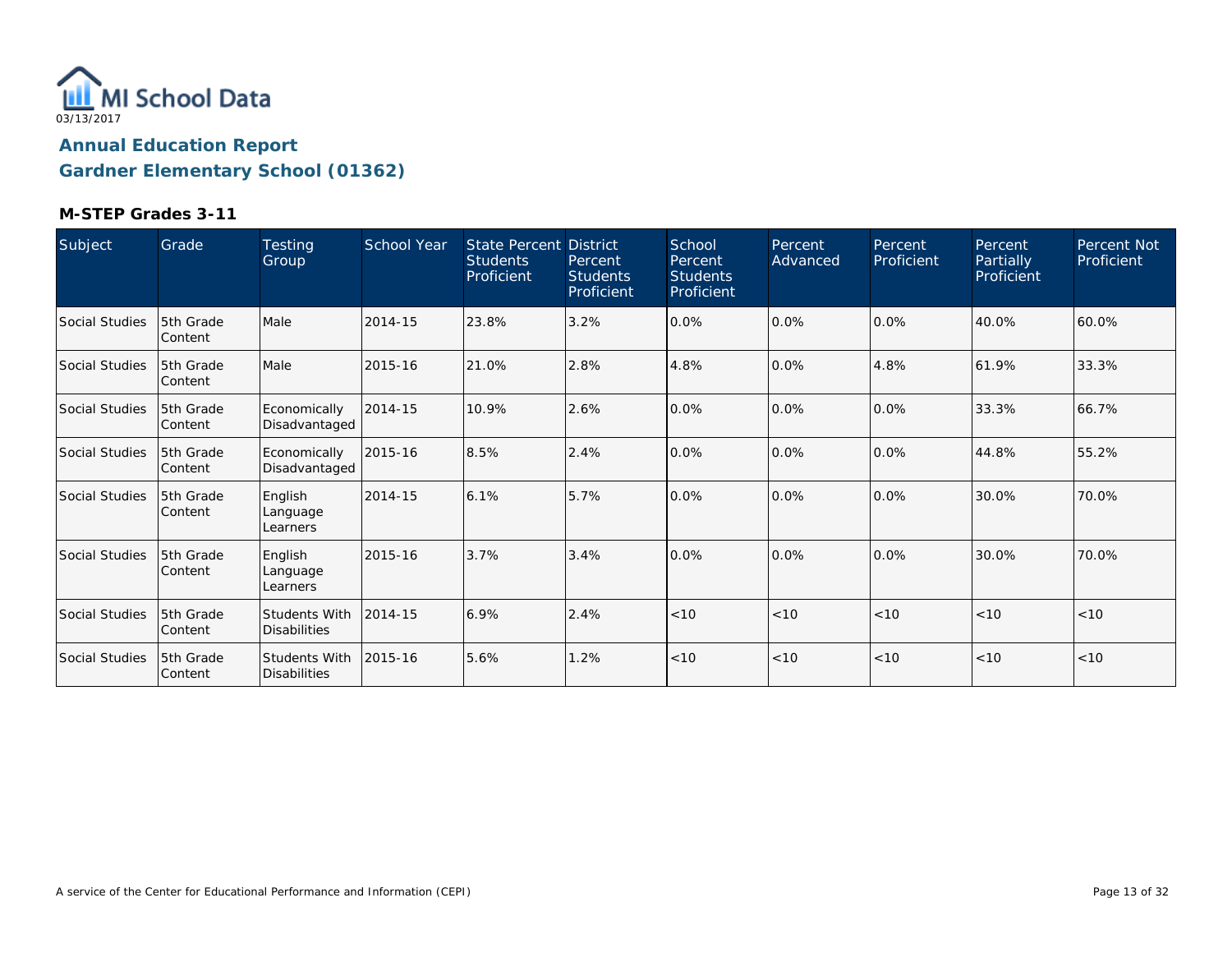

**SAT**

| Location<br><b>Name</b> | School Year | Subject | <b>Student</b><br>Group | Mean SAT<br>Score | <b>Benchmark</b> | Met or<br>Exceeded | % Met or<br>Exceeded <sup>1</sup> | Did Not Meet 9% Did Not \ | Meet | <b>Number</b><br>Assessed |
|-------------------------|-------------|---------|-------------------------|-------------------|------------------|--------------------|-----------------------------------|---------------------------|------|---------------------------|
|-------------------------|-------------|---------|-------------------------|-------------------|------------------|--------------------|-----------------------------------|---------------------------|------|---------------------------|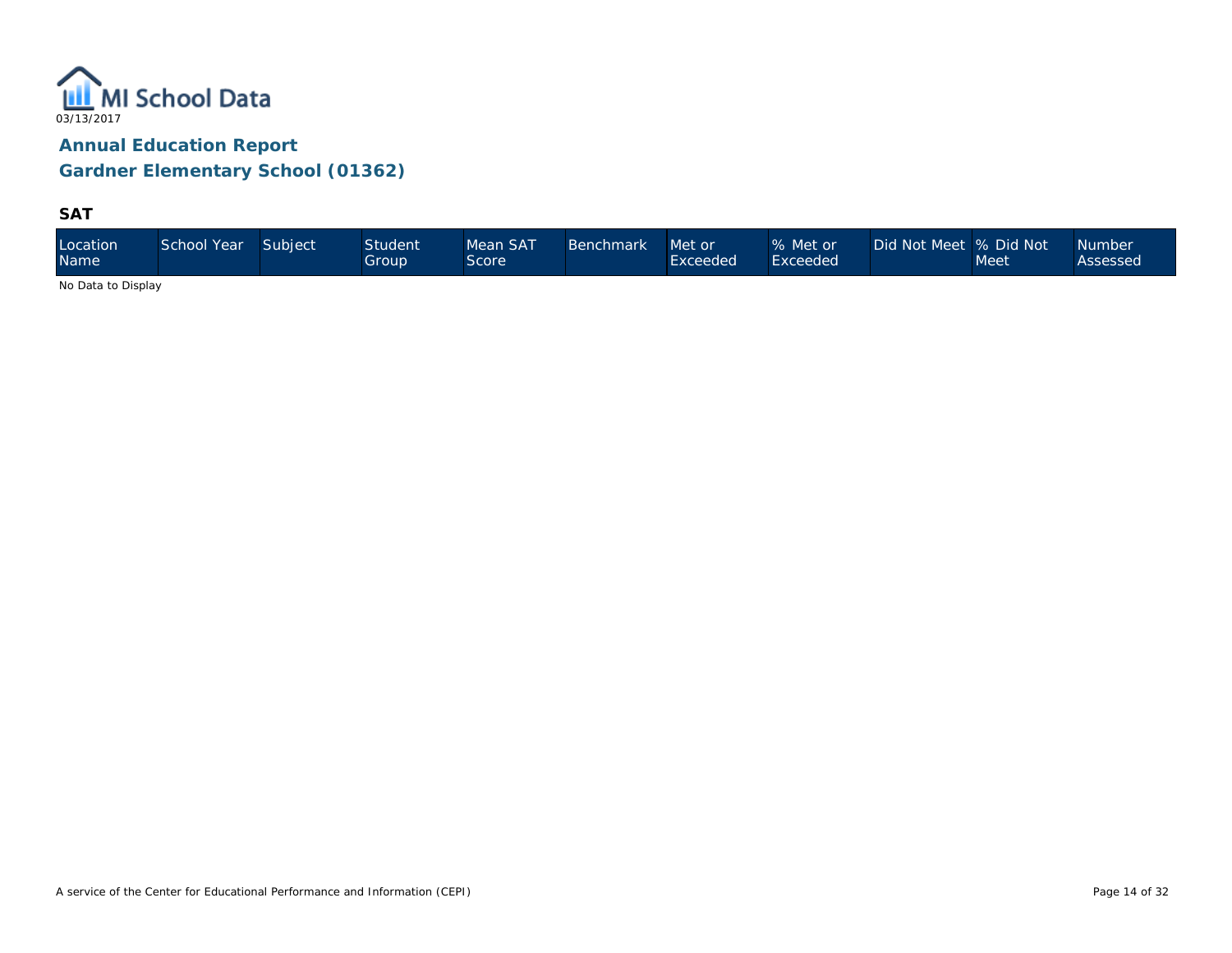

### **MI-Access Functional Independence**

| Subject<br>Testing Group School Year<br>School Percent Percent<br>State Percent<br>Grade<br><b>District</b><br>Percent<br>Percent<br>Attained<br><b>Students</b><br><b>Students</b><br>Surpassed<br><b>Emerging</b><br>Percent<br>Proficient<br><b>Students</b><br>Proficient<br>Proficient |  |
|---------------------------------------------------------------------------------------------------------------------------------------------------------------------------------------------------------------------------------------------------------------------------------------------|--|
|---------------------------------------------------------------------------------------------------------------------------------------------------------------------------------------------------------------------------------------------------------------------------------------------|--|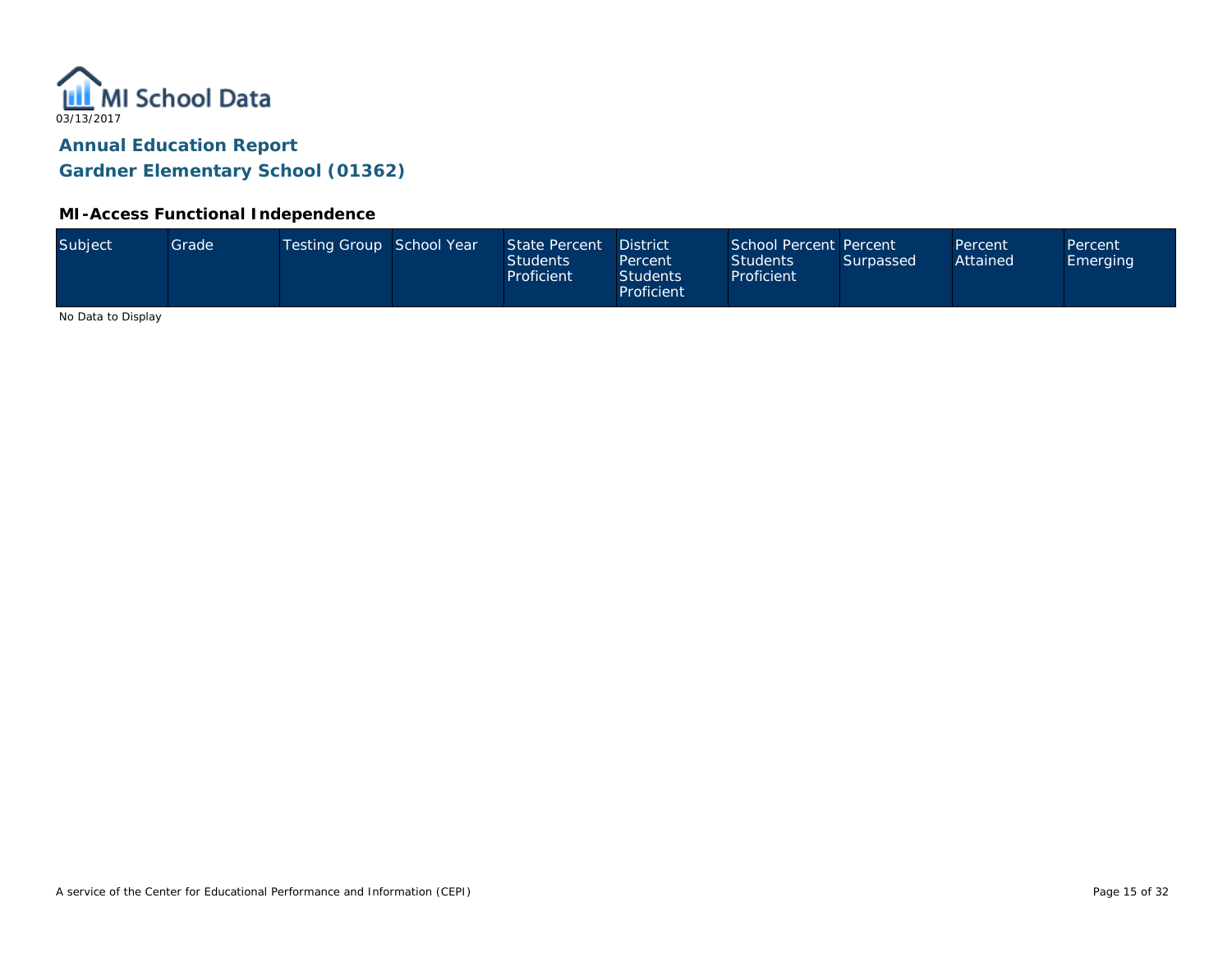

### **MI-Access Supported Independence**

| Subject             | Grade | Testing Group School Year | State Percent<br><b>Students</b><br>Proficient | <b>District</b><br>Percent<br><b>Students</b><br>Proficient | School Percent Percent<br><b>Students</b><br>Proficient | Surpassed | Percent<br>Attained | Percent<br>Emerging |
|---------------------|-------|---------------------------|------------------------------------------------|-------------------------------------------------------------|---------------------------------------------------------|-----------|---------------------|---------------------|
| No Data to Disalact |       |                           |                                                |                                                             |                                                         |           |                     |                     |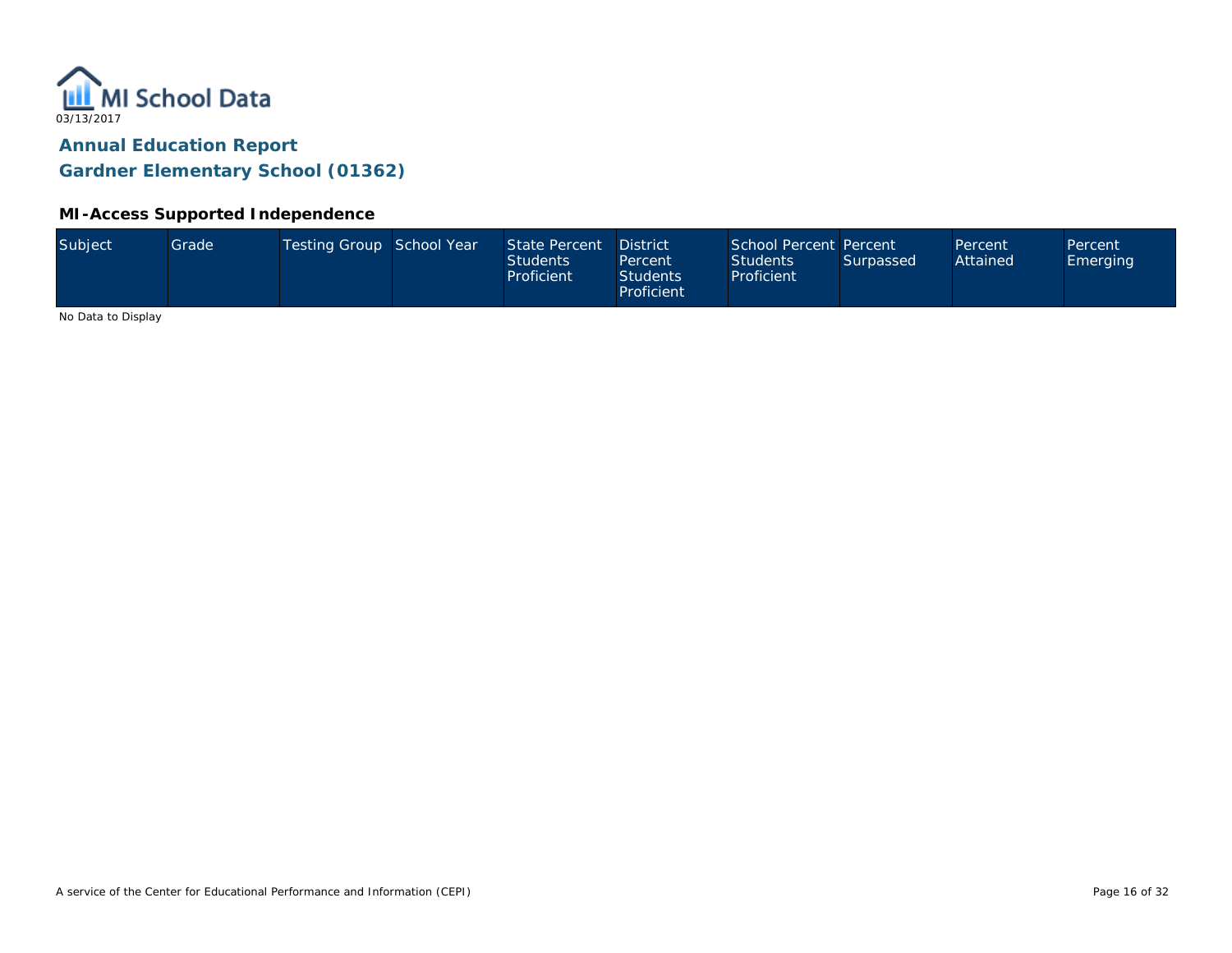

### **MI-Access Participation**

| Subject<br>Testing Group School Year<br>State Percent<br>School Percent Percent<br>Grade <sup>1</sup><br><b>District</b><br>Percent<br>Attained<br>Students<br><b>Students</b><br>Surpassed<br>Percent<br>Proficient<br>Proficient<br><b>Students</b><br>Proficient |  |  |  |  |  |  |  |  |  | Percent<br><b>Emerging</b> |
|---------------------------------------------------------------------------------------------------------------------------------------------------------------------------------------------------------------------------------------------------------------------|--|--|--|--|--|--|--|--|--|----------------------------|
|---------------------------------------------------------------------------------------------------------------------------------------------------------------------------------------------------------------------------------------------------------------------|--|--|--|--|--|--|--|--|--|----------------------------|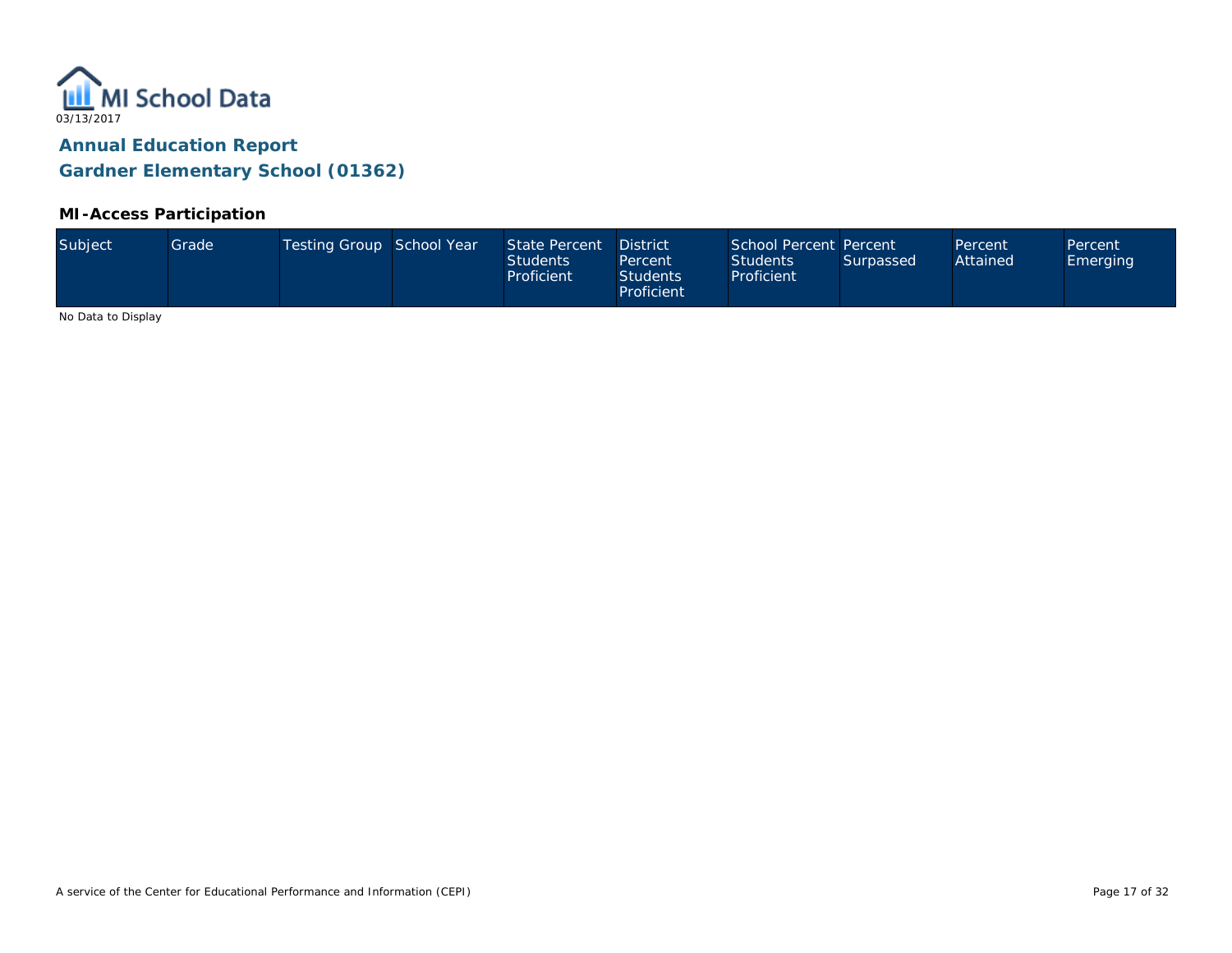

### **Accountability Details Subject Data**

| Testing<br>Group                            | Subject               | <b>State Tested</b><br>Total | <b>State Percent</b><br>Proficient | <b>District</b><br><b>Tested Total</b> | <b>District</b><br>Percent<br>Proficient* | <b>School Tested School</b><br>Total | Percent<br>Proficient** |
|---------------------------------------------|-----------------------|------------------------------|------------------------------------|----------------------------------------|-------------------------------------------|--------------------------------------|-------------------------|
| <b>All Students</b>                         | <b>ELA</b>            | 98.7%                        | 69.6%                              | 96.0%                                  | 34.9%                                     | 100.0%                               | 35.2%                   |
| <b>All Students</b>                         | Mathematics           | 98.6%                        | 62.1%                              | 95.4%                                  | 28.2%                                     | 100.0%                               | 20.9%                   |
| All Students                                | Science               | 98.1%                        | 50.0%                              | 94.5%                                  | 16.7%                                     | 100.0%                               | <30                     |
| All Students                                | <b>Social Studies</b> | 98.1%                        | 59.3%                              | 94.0%                                  | 26.2%                                     | 94.4%                                | 10.0%                   |
| Bottom 30%                                  | <b>ELA</b>            | N/A                          | 25.1%                              | N/A                                    | 0.8%                                      | N/A                                  | <30                     |
| Bottom 30%                                  | Mathematics           | N/A                          | 19.0%                              | N/A                                    | 1.2%                                      | N/A                                  | <30                     |
| Bottom 30%                                  | Science               | N/A                          | 9.8%                               | N/A                                    | 0.0%                                      | N/A                                  | <30                     |
| Bottom 30%                                  | Social Studies        | N/A                          | 13.3%                              | N/A                                    | 0.0%                                      | N/A                                  | <30                     |
| American<br>Indian or<br>Alaska Native      | <b>ELA</b>            | 98.4%                        | 63.4%                              | 91.7%                                  | 43.9%                                     | N/A                                  | N/A                     |
| American<br>Indian or<br>Alaska Native      | <b>Mathematics</b>    | 98.4%                        | 55.9%                              | 95.8%                                  | 32.6%                                     | N/A                                  | N/A                     |
| American<br>Indian or<br>Alaska Native      | Science               | 98.0%                        | 46.3%                              | <30                                    | <30                                       | N/A                                  | N/A                     |
| American<br>Indian or<br>Alaska Native      | Social Studies        | 97.3%                        | 54.5%                              | <30                                    | < 30                                      | N/A                                  | N/A                     |
| Asian                                       | <b>ELA</b>            | 99.3%                        | 84.3%                              | 96.8%                                  | 62.6%                                     | N/A                                  | N/A                     |
| Asian                                       | <b>Mathematics</b>    | 99.4%                        | 83.7%                              | 98.3%                                  | 59.5%                                     | N/A                                  | N/A                     |
| Asian                                       | Science               | 99.3%                        | 65.5%                              | 98.9%                                  | 48.0%                                     | N/A                                  | N/A                     |
| Asian                                       | Social Studies        | 99.3%                        | 76.0%                              | 98.4%                                  | 66.7%                                     | N/A                                  | N/A                     |
| Black or African ELA<br>American            |                       | 97.7%                        | 46.9%                              | 95.7%                                  | 33.4%                                     | 100.0%                               | 33.3%                   |
| Black or African Mathematics<br>American    |                       | 97.4%                        | 37.3%                              | 95.0%                                  | 26.2%                                     | 100.0%                               | 15.8%                   |
| Black or African Science<br>American        |                       | 96.5%                        | 23.9%                              | 94.1%                                  | 15.3%                                     | <30                                  | <30                     |
| Black or African Social Studies<br>American |                       | 96.6%                        | 33.6%                              | 93.6%                                  | 24.1%                                     | $<30$                                | <30                     |
| Hispanic of Any ELA<br>Race                 |                       | 98.8%                        | 60.8%                              | 97.8%                                  | 39.1%                                     | $<30$                                | $<30$                   |
| Hispanic of Any<br>Race                     | Mathematics           | 98.8%                        | 51.1%                              | 97.2%                                  | 34.0%                                     | $<30$                                | $<30$                   |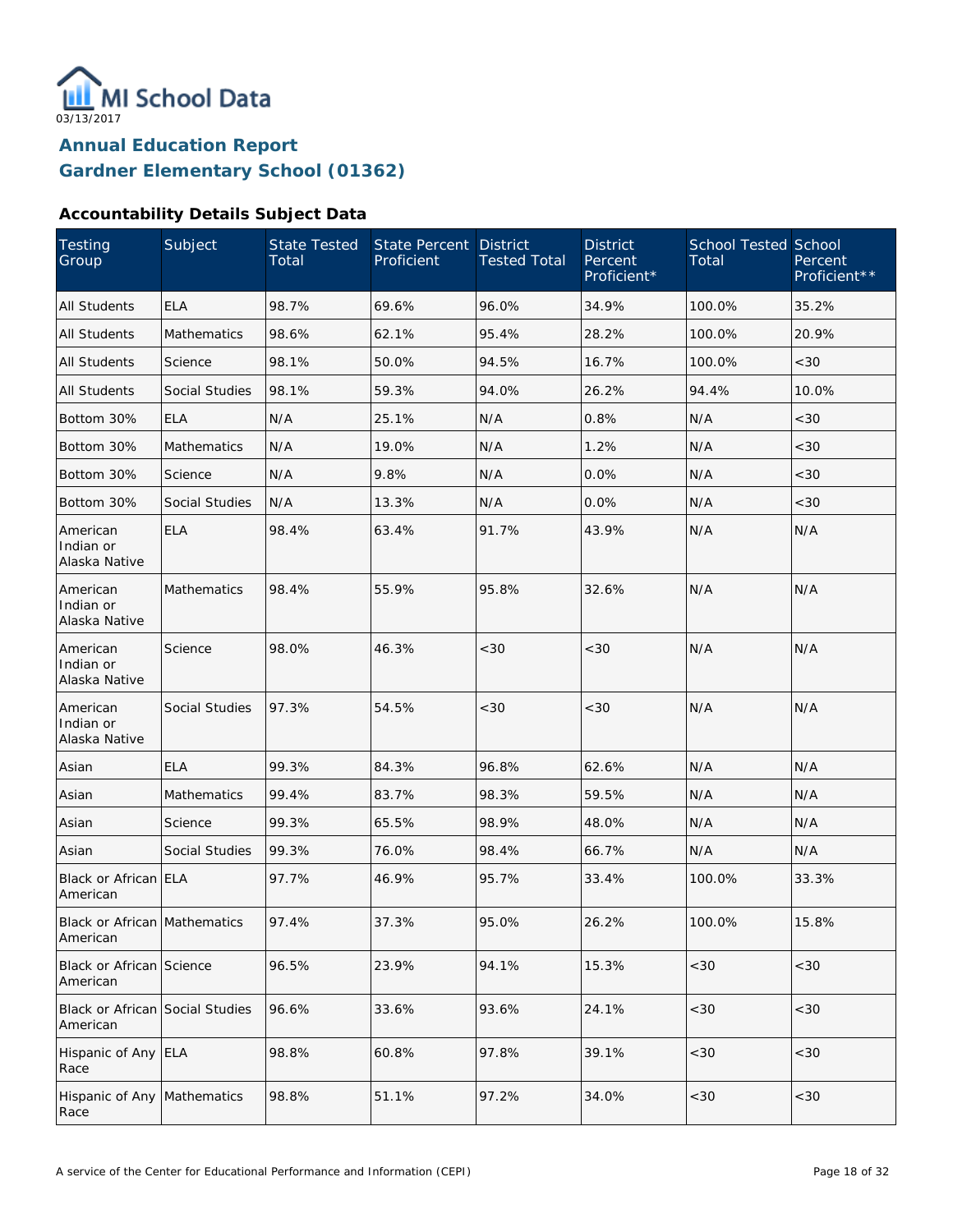

### **Accountability Details Subject Data**

| <b>Testing</b><br>Group                            | Subject            | <b>State Tested</b><br>Total | <b>State Percent</b><br>Proficient | <b>District</b><br><b>Tested Total</b> | <b>District</b><br>Percent<br>Proficient* | <b>School Tested School</b><br>Total | Percent<br>Proficient** |
|----------------------------------------------------|--------------------|------------------------------|------------------------------------|----------------------------------------|-------------------------------------------|--------------------------------------|-------------------------|
| Hispanic of Any Science<br>Race                    |                    | 98.1%                        | 36.7%                              | 96.0%                                  | 19.3%                                     | <30                                  | <30                     |
| Hispanic of Any Social Studies<br>Race             |                    | 98.0%                        | 47.7%                              | 96.0%                                  | 31.3%                                     | <30                                  | <30                     |
| Native<br>Hawaiian or<br>Other Pacific<br>Islander | <b>ELA</b>         | 99.5%                        | 72.4%                              | <30                                    | < 30                                      | N/A                                  | N/A                     |
| Native<br>Hawaiian or<br>Other Pacific<br>Islander | Mathematics        | 99.7%                        | 65.9%                              | <30                                    | < 30                                      | N/A                                  | N/A                     |
| Native<br>Hawaiian or<br>Other Pacific<br>Islander | Science            | 99.7%                        | 59.6%                              | <30                                    | < 30                                      | N/A                                  | N/A                     |
| Native<br>Hawaiian or<br>Other Pacific<br>Islander | Social Studies     | 99.6%                        | 65.7%                              | <30                                    | < 30                                      | N/A                                  | N/A                     |
| Two or More<br>Races                               | <b>ELA</b>         | 98.9%                        | 67.8%                              | 100.0%                                 | 29.1%                                     | N/A                                  | N/A                     |
| Two or More<br>Races                               | Mathematics        | 98.7%                        | 59.2%                              | 95.1%                                  | 15.1%                                     | N/A                                  | N/A                     |
| Two or More<br>Races                               | Science            | 98.5%                        | 45.2%                              | <30                                    | < 30                                      | N/A                                  | N/A                     |
| Two or More<br>Races                               | Social Studies     | 98.5%                        | 57.3%                              | <30                                    | < 30                                      | N/A                                  | N/A                     |
| White                                              | <b>ELA</b>         | 99.0%                        | 75.6%                              | 92.9%                                  | 37.0%                                     | 100.0%                               | 35.5%                   |
| White                                              | <b>Mathematics</b> | 98.9%                        | 68.4%                              | 95.5%                                  | 32.3%                                     | 100.0%                               | 29.0%                   |
| White                                              | Science            | 98.6%                        | 57.1%                              | 93.3%                                  | 21.5%                                     | <30                                  | $<\!30$                 |
| White                                              | Social Studies     | 98.5%                        | 65.8%                              | 92.5%                                  | 30.2%                                     | <30                                  | <30                     |
| Economically<br>Disadvantaged                      | <b>ELA</b>         | 98.3%                        | 56.8%                              | 96.0%                                  | 32.6%                                     | 100.0%                               | 35.9%                   |
| Economically<br>Disadvantaged                      | Mathematics        | 98.2%                        | 48.5%                              | 95.3%                                  | 26.6%                                     | 100.0%                               | 18.0%                   |
| Economically<br>Disadvantaged                      | Science            | 97.5%                        | 35.0%                              | 94.4%                                  | 15.8%                                     | $<30$                                | $<30$                   |
| Economically<br>Disadvantaged                      | Social Studies     | 97.5%                        | 43.9%                              | 94.1%                                  | 24.0%                                     | 93.6%                                | <30                     |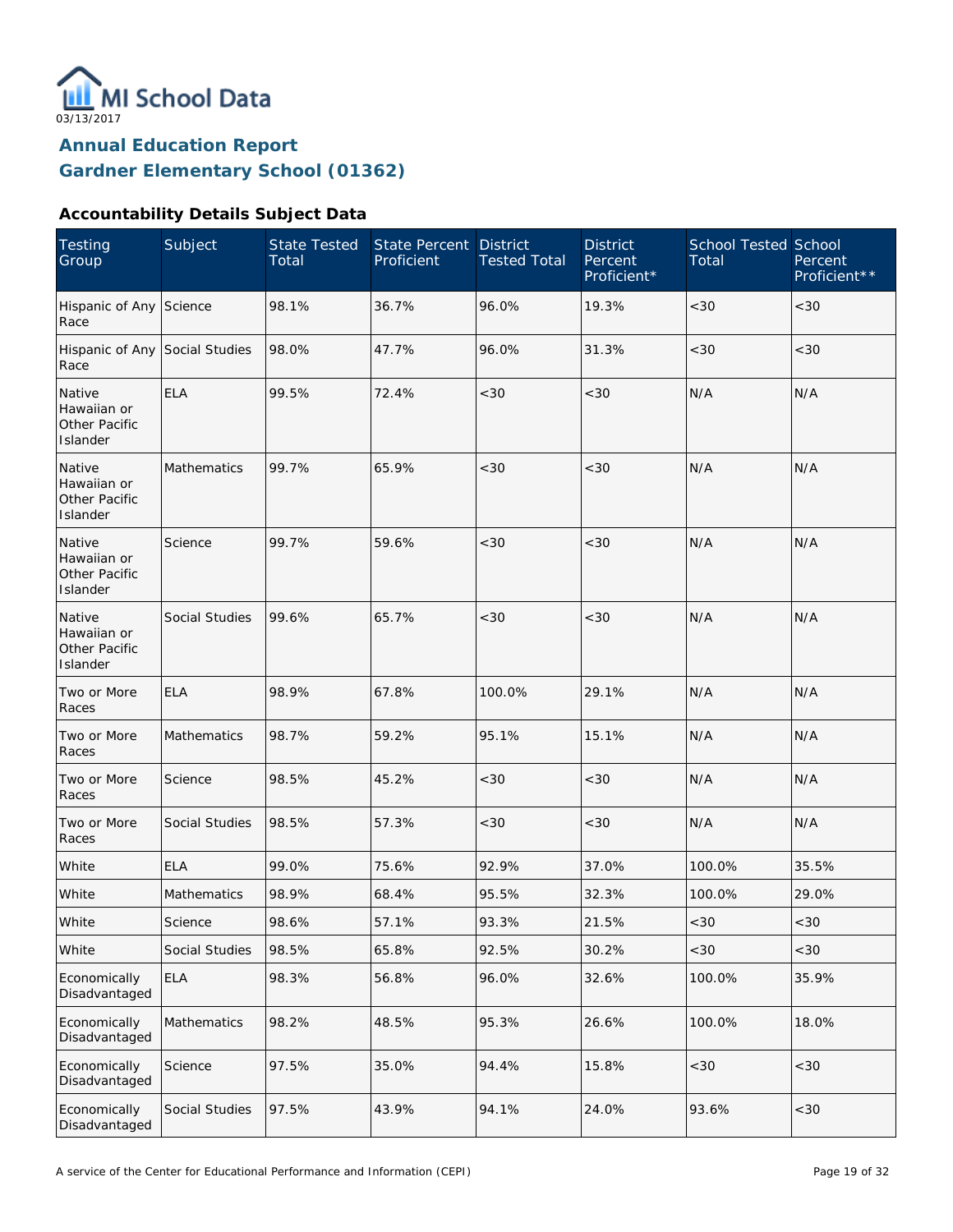

### **Accountability Details Subject Data**

| <b>Testing</b><br>Group                     | Subject            | <b>State Tested</b><br>Total | State Percent<br>Proficient | <b>District</b><br><b>Tested Total</b> | <b>District</b><br>Percent<br>Proficient* | <b>School Tested School</b><br>Total | Percent<br>Proficient** |
|---------------------------------------------|--------------------|------------------------------|-----------------------------|----------------------------------------|-------------------------------------------|--------------------------------------|-------------------------|
| English<br>Language<br>Learners             | <b>ELA</b>         | 98.8%                        | 49.5%                       | 97.8%                                  | 34.3%                                     | 100.0%                               | <30                     |
| English<br>Language<br>Learners             | <b>Mathematics</b> | 99.0%                        | 48.4%                       | 97.0%                                  | 32.2%                                     | 100.0%                               | <30                     |
| English<br>Language<br>Learners             | Science            | 98.5%                        | 22.0%                       | 95.8%                                  | 15.5%                                     | < 30                                 | <30                     |
| English<br>Language<br>Learners             | Social Studies     | 98.2%                        | 30.9%                       | 95.9%                                  | 25.0%                                     | <30                                  | <30                     |
| <b>Students With</b><br><b>Disabilities</b> | <b>ELA</b>         | 97.2%                        | 40.1%                       | 92.4%                                  | 18.7%                                     | <30                                  | <30                     |
| <b>Students With</b><br><b>Disabilities</b> | Mathematics        | 97.1%                        | 36.5%                       | 90.7%                                  | 18.8%                                     | < 30                                 | <30                     |
| <b>Students With</b><br><b>Disabilities</b> | Science            | 97.0%                        | 26.5%                       | 92.6%                                  | 11.0%                                     | < 30                                 | <30                     |
| <b>Students With</b><br><b>Disabilities</b> | Social Studies     | 96.6%                        | 30.8%                       | 90.7%                                  | 12.2%                                     | < 30                                 | <30                     |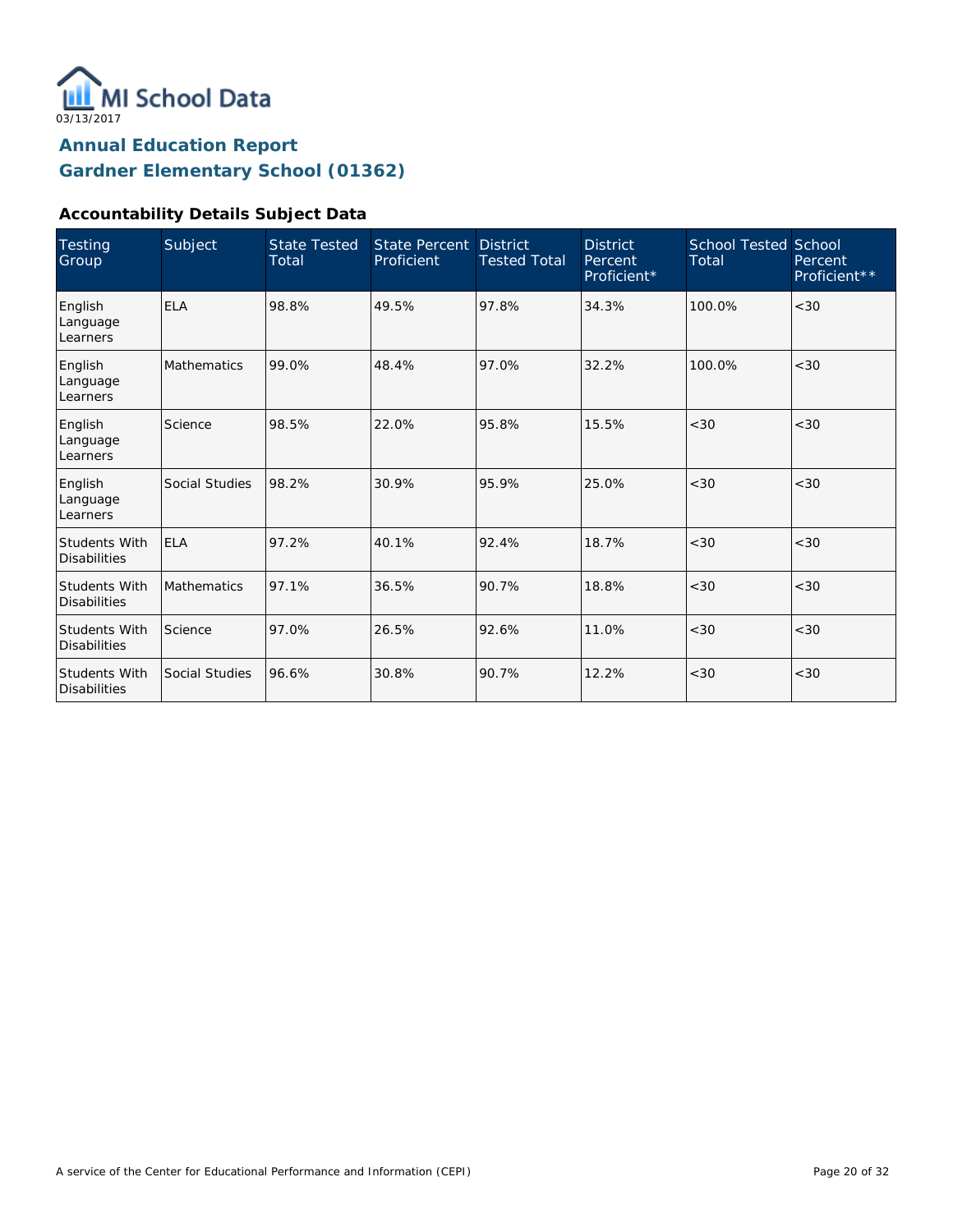

### **Accountability Details Graduation Data**

| Student Group                                        | Statewide | <b>District</b> | School |
|------------------------------------------------------|-----------|-----------------|--------|
| All Students                                         | 79.65%    | N/A             | N/A    |
| American Indian or Alaska<br>Native                  | 66.57%    | N/A             | N/A    |
| Asian                                                | 90.20%    | N/A             | N/A    |
| Black or African American                            | 67.36%    | N/A             | N/A    |
| Hispanic of Any Race                                 | 72.60%    | N/A             | N/A    |
| Native Hawaiian or Other Pacific 177.68%<br>Islander |           | N/A             | N/A    |
| Two or More Races                                    | 73.67%    | N/A             | N/A    |
| White                                                | 83.38%    | N/A             | N/A    |
| Female                                               | 83.46%    | N/A             | N/A    |
| Male                                                 | 76.04%    | N/A             | N/A    |
| Economically Disadvantaged                           | 67.10%    | N/A             | N/A    |
| English Language Learners                            | 72.11%    | N/A             | N/A    |
| <b>Students With Disabilities</b>                    | 55.35%    | N/A             | N/A    |
| Bottom 30%                                           | N/A       | N/A             | N/A    |

*\* All data based on students enrolled for a full academic year.*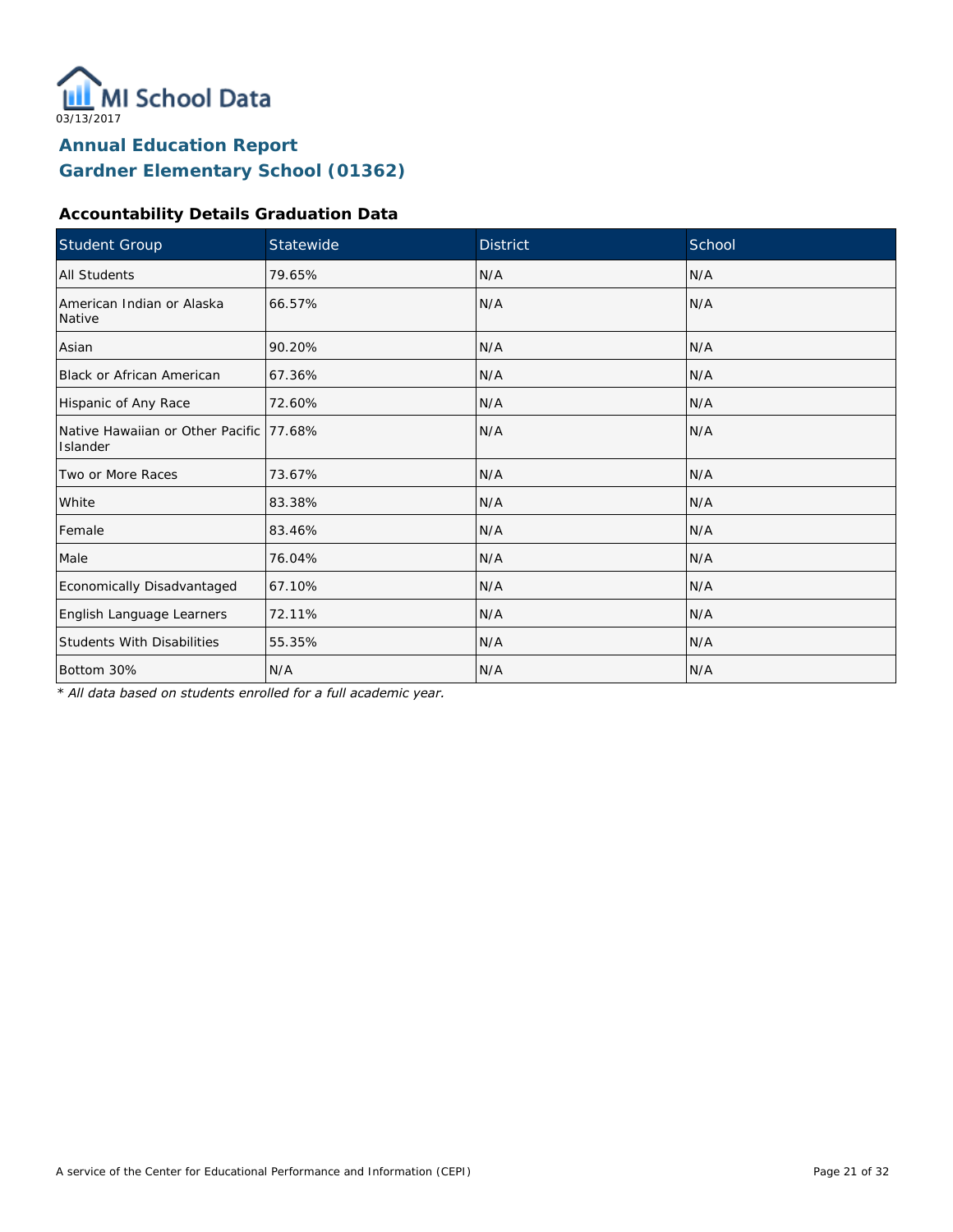

## **Accountability Details Attendance Data**

| <b>Student Group</b> | Statewide | <b>District</b> | School <sup>1</sup> |
|----------------------|-----------|-----------------|---------------------|
| All Students         | 94.32%    | 87.02%          | 84.57%              |

*\* All data based on students enrolled for a full academic year.*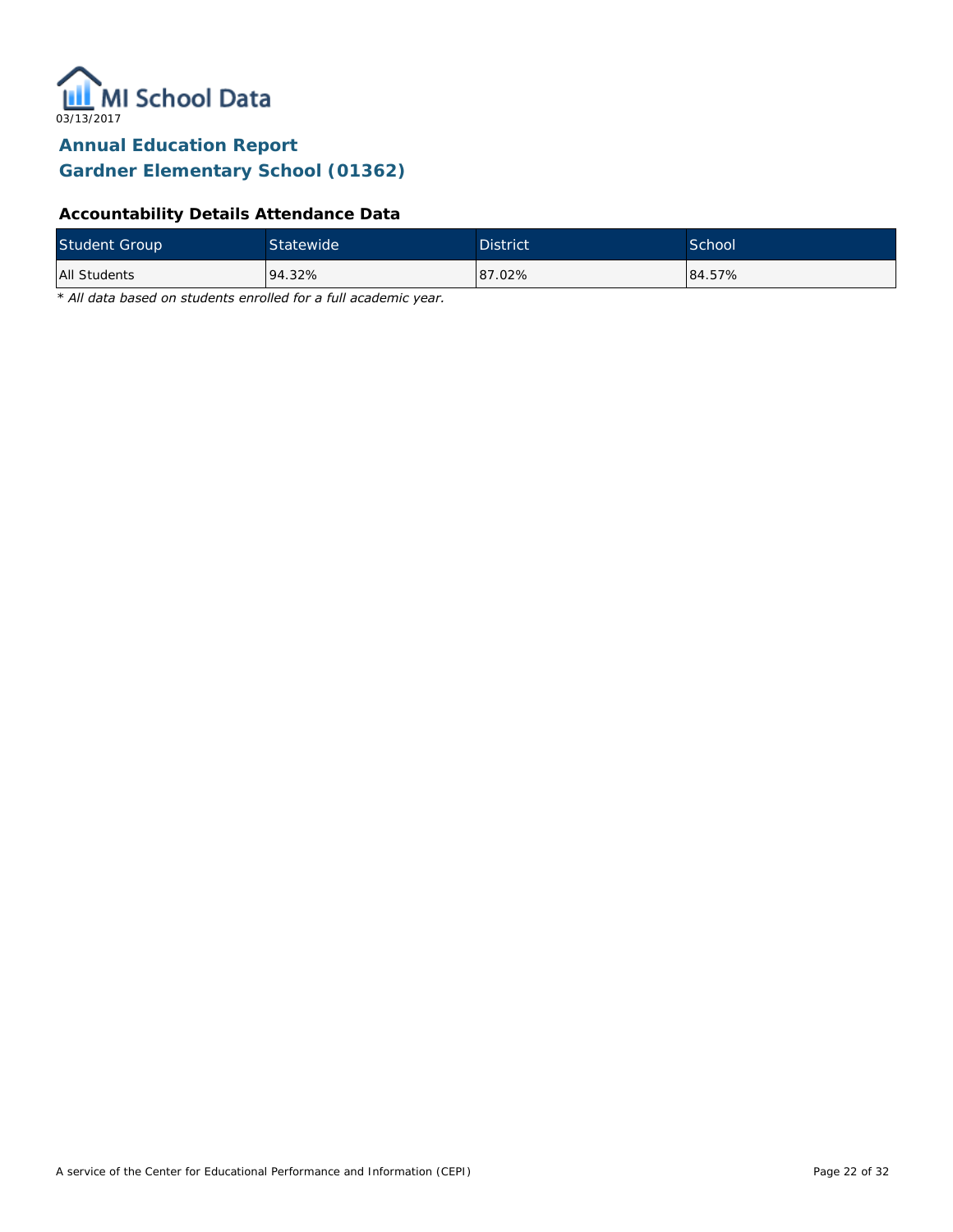

### **Accountability Status District Data**

| <b>District</b><br><b>Name</b> | <b>ELA Status</b> | <b>ELA Score</b> | Math Status Math Score |  | Science<br><b>Status</b> | Science<br>Score | <b>Social</b><br><b>Studies</b><br><b>Status</b> | Social<br><b>Studies</b><br>Score | Overall'<br><b>Status</b> | Overall Score |
|--------------------------------|-------------------|------------------|------------------------|--|--------------------------|------------------|--------------------------------------------------|-----------------------------------|---------------------------|---------------|
|--------------------------------|-------------------|------------------|------------------------|--|--------------------------|------------------|--------------------------------------------------|-----------------------------------|---------------------------|---------------|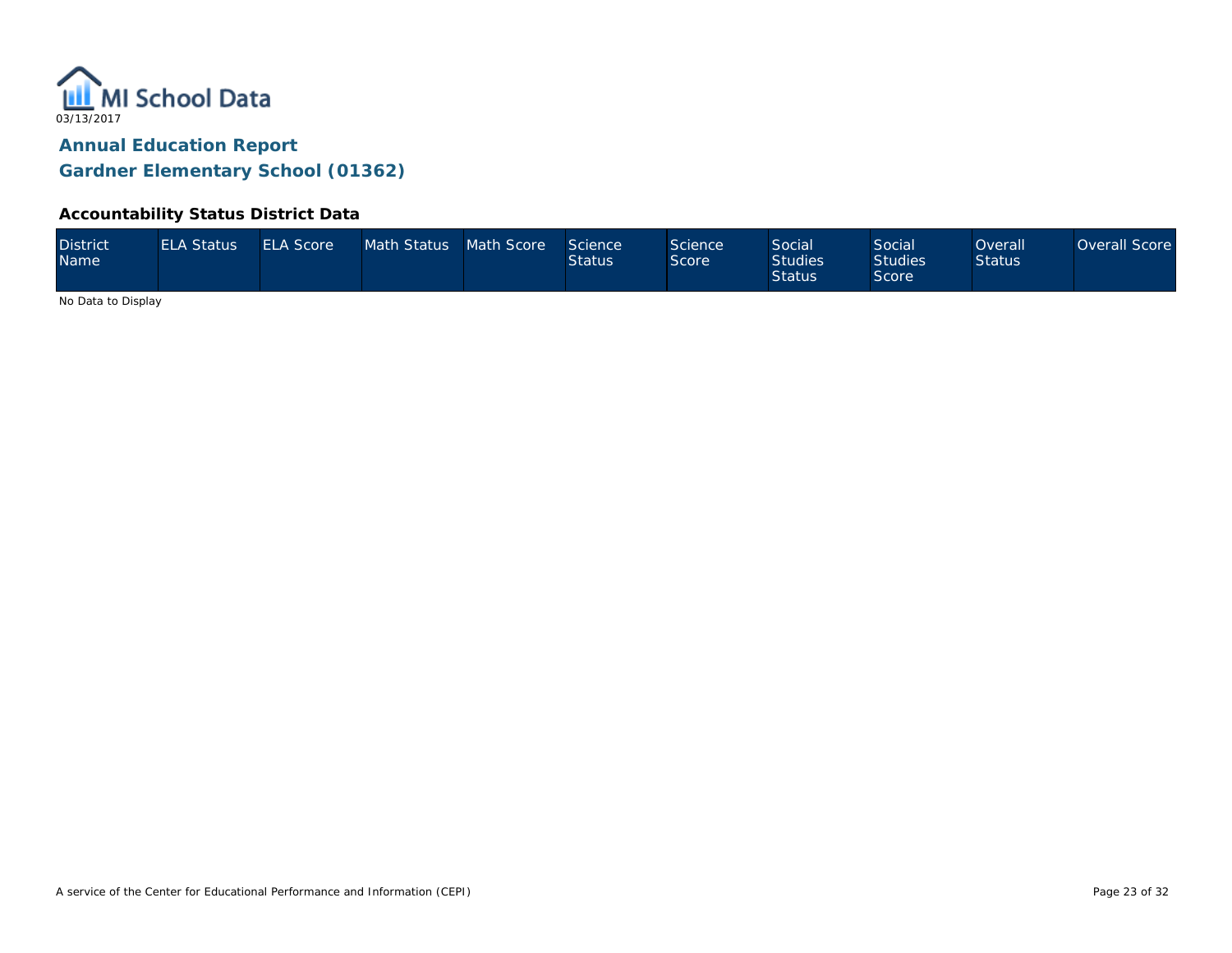

### **Accountability Status School Data**

| School Name ELA Status          |         | <b>ELA Score</b> | Math Status | Math Score | Science<br><b>Status</b> | <b>Science</b><br>Score | Social<br><b>Studies</b><br><b>Status</b> | Social<br><b>Studies</b><br>Score | Overall<br><b>Status</b> | Overall Score |
|---------------------------------|---------|------------------|-------------|------------|--------------------------|-------------------------|-------------------------------------------|-----------------------------------|--------------------------|---------------|
| Gardner<br>Elementary<br>School | l Green |                  | Green       |            | Red                      |                         | Red                                       |                                   | <b>Yellow</b>            | 18            |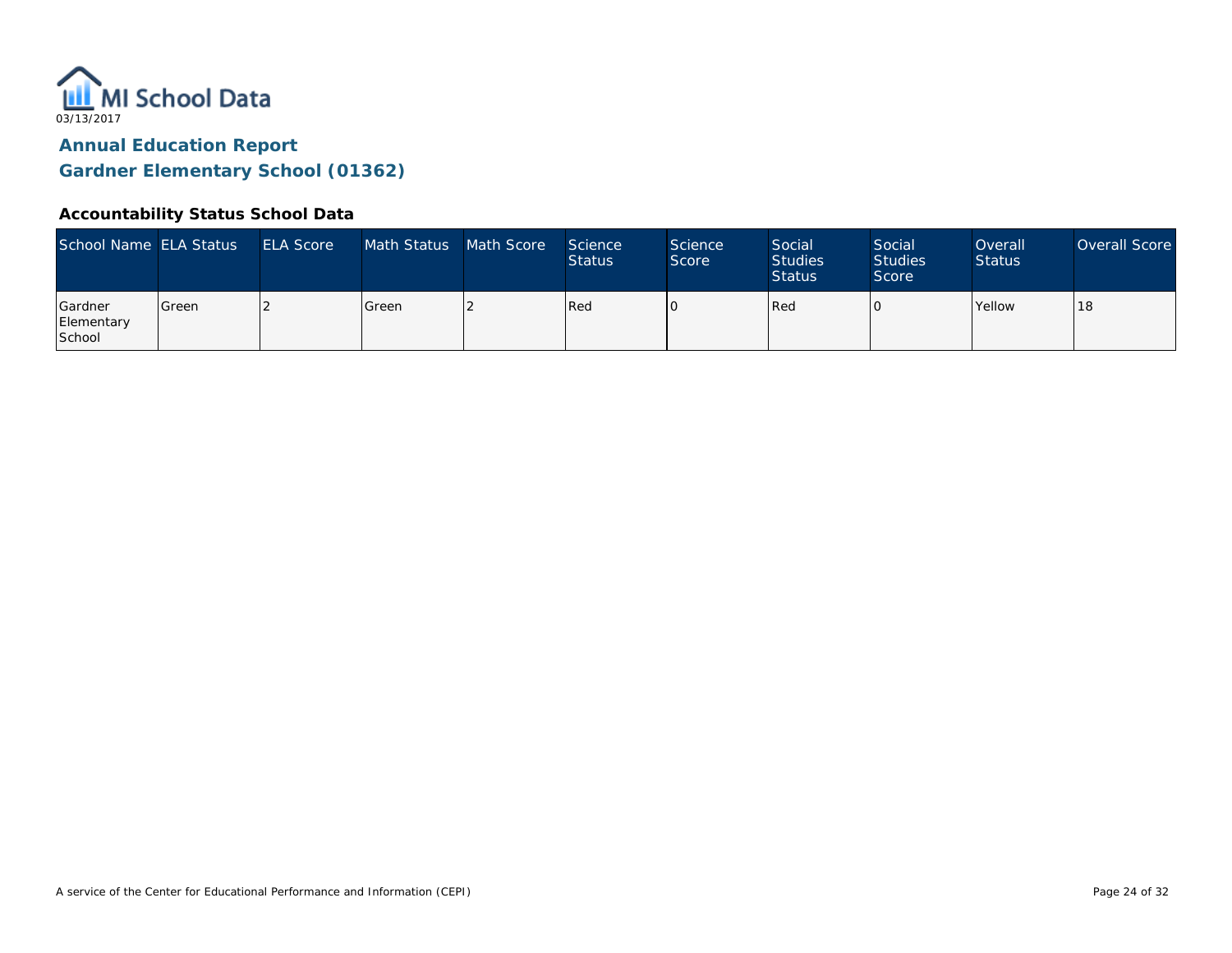

### **Teacher Quality - Qualification**

|                                                                                                              | Other | B.A. | M.A. | P.H.D. |
|--------------------------------------------------------------------------------------------------------------|-------|------|------|--------|
| Professional<br>Qualifications of All Public<br>Elementary and<br>Secondary School<br>Teachers in the School |       |      |      |        |

*Professional Qualifications are defined by the State and may include information such as the degrees of public school teachers (e.g., percentage of teachers with Bachelors Degrees or Masters Degrees) or the percentage of fully certified teachers*

#### **Teacher Quality - Class**

|                                                                                                                                        | School Aggregate | <b>High-Poverty Schools</b> | Low-Poverty Schools |
|----------------------------------------------------------------------------------------------------------------------------------------|------------------|-----------------------------|---------------------|
| Percentage of Core Academic<br>Subject Elementary and<br>Secondary School Classes not<br>Taught by Highly Qualified<br><b>Teachers</b> | $0.0\%$          | $0.0\%$                     | N/A                 |

#### **Teacher Quality - Provisional**

|                                                                                                                    | <b>Certification Percent</b> |
|--------------------------------------------------------------------------------------------------------------------|------------------------------|
| Percentage of Public Elementary and Secondary School Teachers   0.0%<br>in the School with Emergency Certification |                              |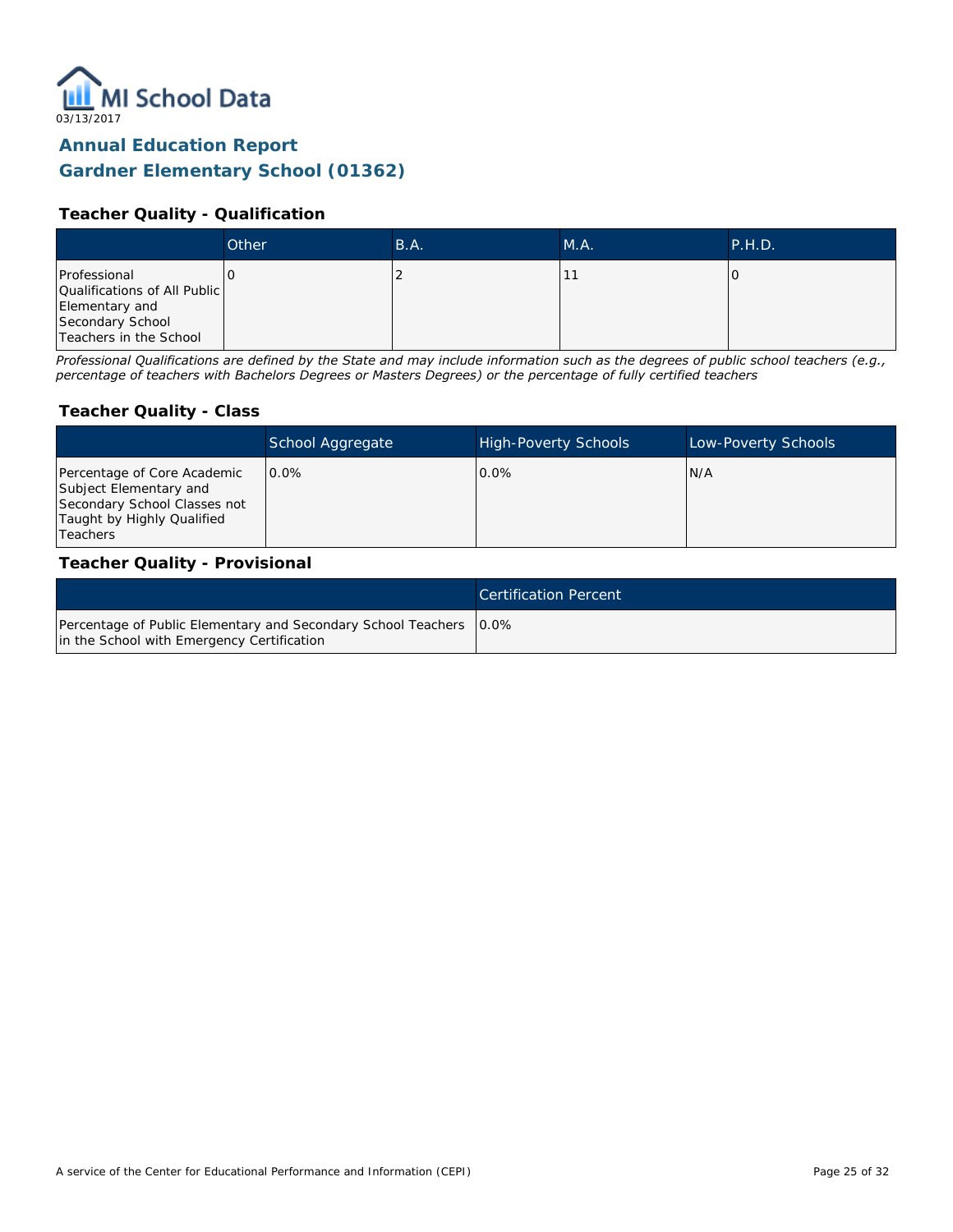

#### **NAEP Grade 4 Math**

|                                                                                                                                                                                                    | Percent of<br><b>Students</b> | Percent below<br><b>Basic</b>                         | <b>Percent Basic</b>                                  | Percent Proficient                                             | Percent Advanced                             |
|----------------------------------------------------------------------------------------------------------------------------------------------------------------------------------------------------|-------------------------------|-------------------------------------------------------|-------------------------------------------------------|----------------------------------------------------------------|----------------------------------------------|
| <b>All Students</b>                                                                                                                                                                                | 100                           | 23                                                    | 77                                                    | 34                                                             | 5                                            |
| Male<br>Female                                                                                                                                                                                     | 51<br>49                      | 22<br>23                                              | 78<br>77                                              | 36<br>32                                                       | 6<br>4                                       |
| National Lunch<br>Program Eligibility<br>Eligible<br>Not Eligible<br>Info not available                                                                                                            | 47<br>53<br>#                 | 36<br>10<br>$\ddagger$                                | 64<br>90<br>$\ddagger$                                | 17<br>49<br>$\ddagger$                                         | 9<br>$\ddagger$                              |
| Race/Ethnicity<br>White<br><b>Black or African</b><br>American<br>Hispanic<br>Asian<br>American Indian or<br>Alaska Native<br>Native Hawaiian or<br>Other Pacific<br>Islander<br>Two or More Races | 72<br>15<br>6<br>4<br>#<br>3  | 15<br>53<br>38<br>11<br>$\ddagger$<br>ŧ<br>$\ddagger$ | 85<br>47<br>62<br>89<br>ŧ<br>$\ddagger$<br>$\ddagger$ | 39<br>10<br>21<br>58<br>$\ddagger$<br>$\ddagger$<br>$\ddagger$ | 5<br>8#35<br>3<br>19<br>ŧ<br>$\ddagger$<br>‡ |
| Student classified as<br>having a disability<br><b>SD</b><br>Not SD                                                                                                                                | 12<br>88                      | 47<br>19                                              | 53<br>81                                              | 14<br>37                                                       | 5                                            |
| Student is an English<br>Language Learner<br>ELL<br>Not ELL                                                                                                                                        | 5<br>95                       | 42<br>22                                              | 58<br>78                                              | 16<br>35                                                       | 5                                            |

*‡ Reporting Standards not met. Note: Observed differences are not necessarily statistically significant. Detail may not sum to total because of rounding. SOURCE: U.S. Department of Education. Institute for Education Sciences. National Center for Education Statistics. National Assessment of Educational Progress (NAEP) 2015 Mathematics Achievement.*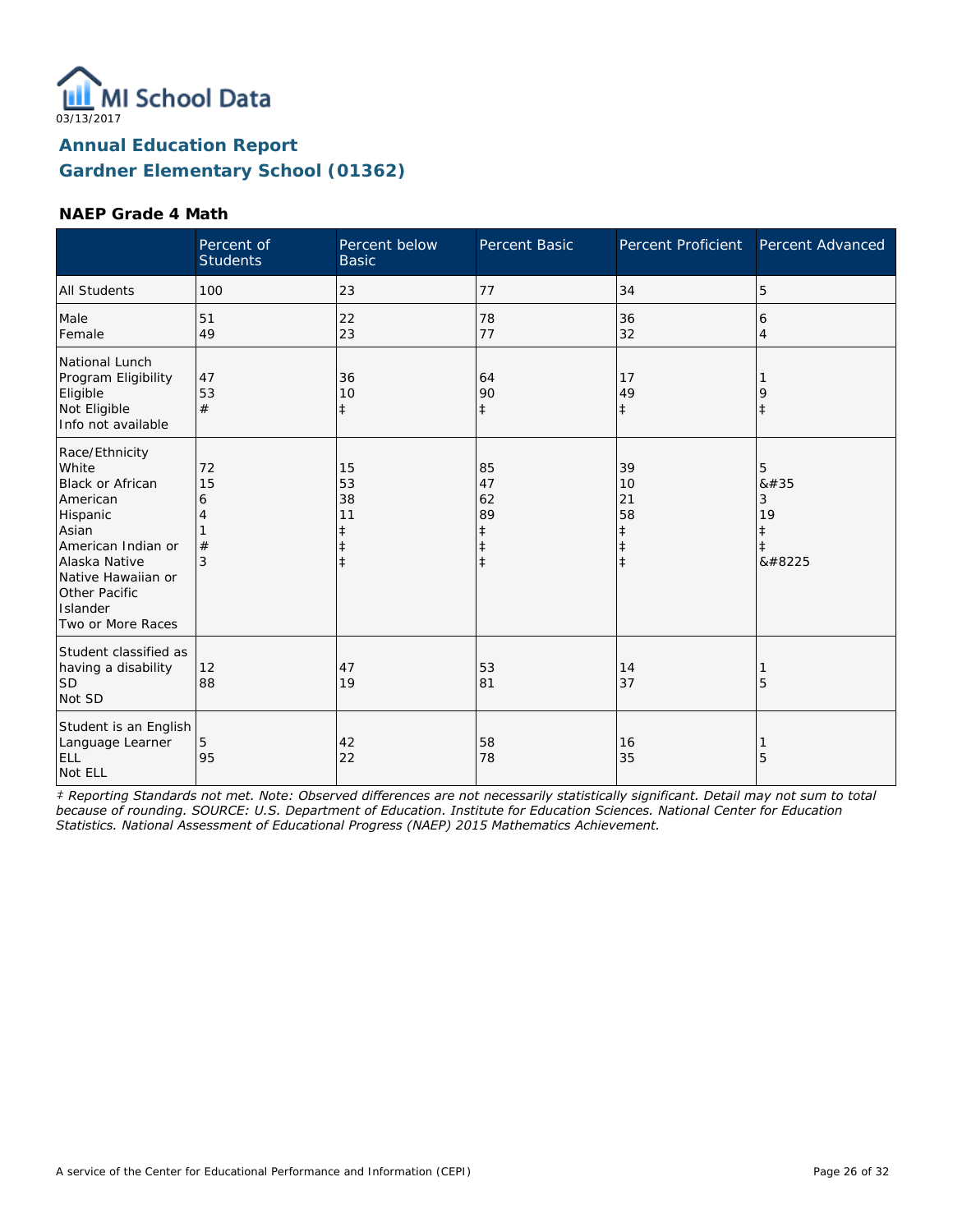

### **NAEP Grade 8 Math**

|                                                                                                                                                                                                    | Percent of<br><b>Students</b>             | Percent below<br><b>Basic</b>                         | Percent Basic                                         | Percent Proficient                              | Percent Advanced   |
|----------------------------------------------------------------------------------------------------------------------------------------------------------------------------------------------------|-------------------------------------------|-------------------------------------------------------|-------------------------------------------------------|-------------------------------------------------|--------------------|
| <b>All Students</b>                                                                                                                                                                                | 100                                       | 32                                                    | 39                                                    | 22                                              | 7                  |
| Male<br>Female                                                                                                                                                                                     | 51<br>49                                  | 31<br>34                                              | 39<br>39                                              | 23<br>21                                        | 6                  |
| National Lunch<br>Program Eligibility<br>Eligible<br>Not Eligible<br>Info not available                                                                                                            | 45<br>55<br>#                             | 48<br>19<br>ŧ                                         | 39<br>40<br>$\ddagger$                                | 12<br>30<br>$\ddagger$                          | 2<br>11<br>$\pm$   |
| Race/Ethnicity<br>White<br><b>Black or African</b><br>American<br>Hispanic<br>Asian<br>American Indian or<br>Alaska Native<br>Native Hawaiian or<br>Other Pacific<br>Islander<br>Two or More Races | 69<br>20<br>4<br>3<br>#<br>$\overline{2}$ | 23<br>66<br>38<br>11<br>ŧ<br>$\ddagger$<br>$\ddagger$ | 43<br>29<br>44<br>18<br>ŧ<br>$\ddagger$<br>$\ddagger$ | 26<br>5<br>15<br>39<br>$\ddagger$<br>$\ddagger$ | $^{\#}$<br>4<br>32 |
| Student classified as<br>having a disability<br><b>SD</b><br>Not SD                                                                                                                                | 11<br>89                                  | 77<br>27                                              | 19<br>41                                              | 3<br>24                                         | $^{\#}$<br>7       |
| Student is an English<br>Language Learner<br>ELL<br>Not ELL                                                                                                                                        | 3<br>97                                   | 54<br>32                                              | 33<br>39                                              | 11<br>22                                        | 2<br>7             |

*‡ Reporting Standards not met. NOTE: Observed differences are not necessarily statistically significant. Detail may not sum to total because of rounding. SOURCE: U.S. Department of Education. Institute for Education Sciences. National Center for Education Statistics. National Assessment of Educational Progress (NAEP) 2015 Mathematics Achievement.*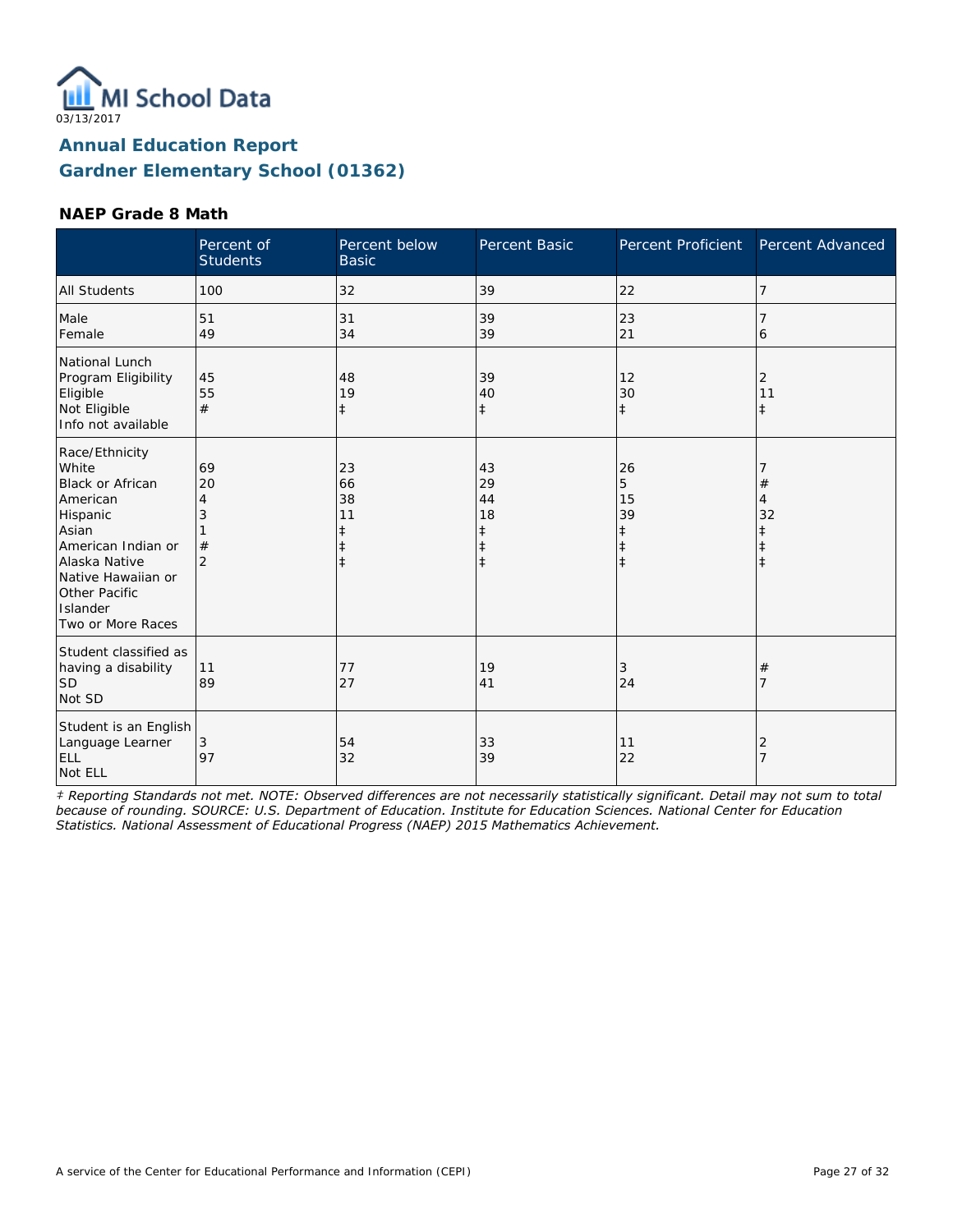

### **NAEP Grade 12 Math**

|                                                                                                                                                                                                    | Percent of<br><b>Students</b>  | Percent below<br><b>Basic</b>                   | Percent Basic                                            | Percent Proficient                                                   | Percent Advanced                                      |
|----------------------------------------------------------------------------------------------------------------------------------------------------------------------------------------------------|--------------------------------|-------------------------------------------------|----------------------------------------------------------|----------------------------------------------------------------------|-------------------------------------------------------|
| <b>All Students</b>                                                                                                                                                                                | 100                            | 34                                              | 41                                                       | 23                                                                   | $\overline{2}$                                        |
| Male<br>Female                                                                                                                                                                                     | 51<br>49                       | 32<br>35                                        | 41<br>42                                                 | 26<br>22                                                             |                                                       |
| National Lunch<br>Program Eligibility<br>Eligible<br>Not Eligible<br>Info not available                                                                                                            | 35<br>64<br>$\Omega$           | 54<br>22<br>$\overline{O}$                      | 37<br>44<br>0                                            | 9<br>32<br>$\Omega$                                                  | 0<br>2<br>$\overline{O}$                              |
| Race/Ethnicity<br>White<br><b>Black or African</b><br>American<br>Hispanic<br>Asian<br>American Indian or<br>Alaska Native<br>Native Hawaiian or<br>Other Pacific<br>Islander<br>Two or More Races | 76<br>14<br>5<br>3<br>$\Omega$ | 26<br>68<br>58<br>26<br>0<br>0<br>$\mathcal{O}$ | 42<br>27<br>33<br>32<br>0<br>$\mathbf 0$<br>$\mathbf{O}$ | 30<br>5<br>9<br>35<br>$\mathcal{O}$<br>$\mathbf 0$<br>$\overline{O}$ | $\overline{2}$<br>$\Omega$<br>0<br>Ω<br>0<br>$\Omega$ |
| Student classified as<br>having a disability<br><b>SD</b><br>Not SD                                                                                                                                | 9<br>91                        | 78<br>30                                        | 19<br>43                                                 | 3<br>25                                                              | 0<br>2                                                |
| Student is an English<br>Language Learner<br>ELL<br>Not ELL                                                                                                                                        | 2<br>98                        | 0<br>33                                         | 0<br>41                                                  | 0<br>24                                                              | 0<br>$\overline{2}$                                   |

*‡ Reporting Standards not met. NOTE: Observed differences are not necessarily statistically significant. Detail may not sum to total because of rounding. SOURCE: U.S. Department of Education. Institute for Education Sciences. National Center for Education Statistics. National Assessment of Educational Progress (NAEP) 2015 Mathematics Achievement.*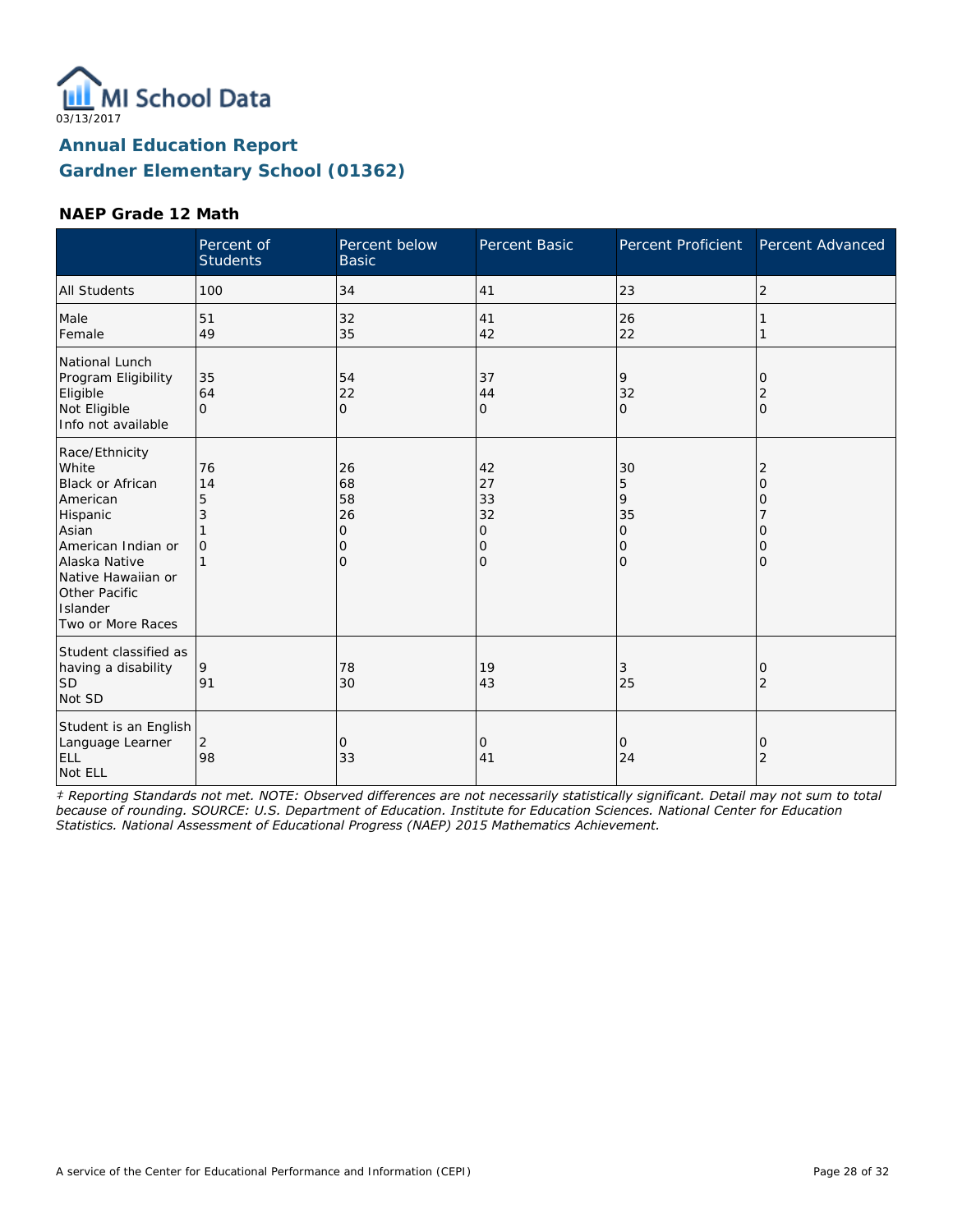

### **NAEP Grade 4 Reading**

|                                                                                                                                                                                                    | Percent of<br><b>Students</b> | Percent below<br><b>Basic</b>                 | Percent Basic                                          | <b>Percent Proficient</b>                    | Percent Advanced                |
|----------------------------------------------------------------------------------------------------------------------------------------------------------------------------------------------------|-------------------------------|-----------------------------------------------|--------------------------------------------------------|----------------------------------------------|---------------------------------|
| <b>All Students</b>                                                                                                                                                                                | 100                           | 37                                            | 63                                                     | 29                                           | 5                               |
| Male<br>Female                                                                                                                                                                                     | 50<br>50                      | 39<br>34                                      | 61<br>66                                               | 26<br>31                                     | 5<br>6                          |
| National Lunch<br>Program Eligibility<br>Eligible<br>Not Eligible<br>Info not available                                                                                                            | 48<br>52<br>#                 | 50<br>24<br>$\ddagger$                        | 50<br>76<br>$\ddagger$                                 | 16<br>40<br>$\ddagger$                       | 8                               |
| Race/Ethnicity<br>White<br><b>Black or African</b><br>American<br>Hispanic<br>Asian<br>American Indian or<br>Alaska Native<br>Native Hawaiian or<br>Other Pacific<br>Islander<br>Two or More Races | 72<br>14<br>6<br>4<br>#<br>3  | 32<br>66<br>49<br>16<br>ŧ<br>$\ddagger$<br>30 | 68<br>34<br>51<br>84<br>$\ddagger$<br>$\ddagger$<br>70 | 32<br>9<br>17<br>49<br>‡<br>$\ddagger$<br>37 | 6<br>15<br>ŧ<br>$\ddagger$<br>8 |
| Student classified as<br>having a disability<br><b>SD</b><br>Not SD                                                                                                                                | 12<br>88                      | 76<br>32                                      | 24<br>68                                               | 7<br>31                                      | #<br>6                          |
| Student is an English<br>Language Learner<br>ELL<br>Not ELL                                                                                                                                        | 4<br>96                       | 52<br>36                                      | 48<br>64                                               | 16<br>29                                     | 2<br>5                          |

*# Rounds to zero*

*‡ Reporting Standards not met. NOTE: Observed differences are not necessarily statistically significant. Detail may not sum to total because of rounding. SOURCE: U.S. Department of Education, Institute of Education Sciences, National Center for Education Statistics, National Assessment of Educational Progress (NAEP), 2015 Reading Assessment.*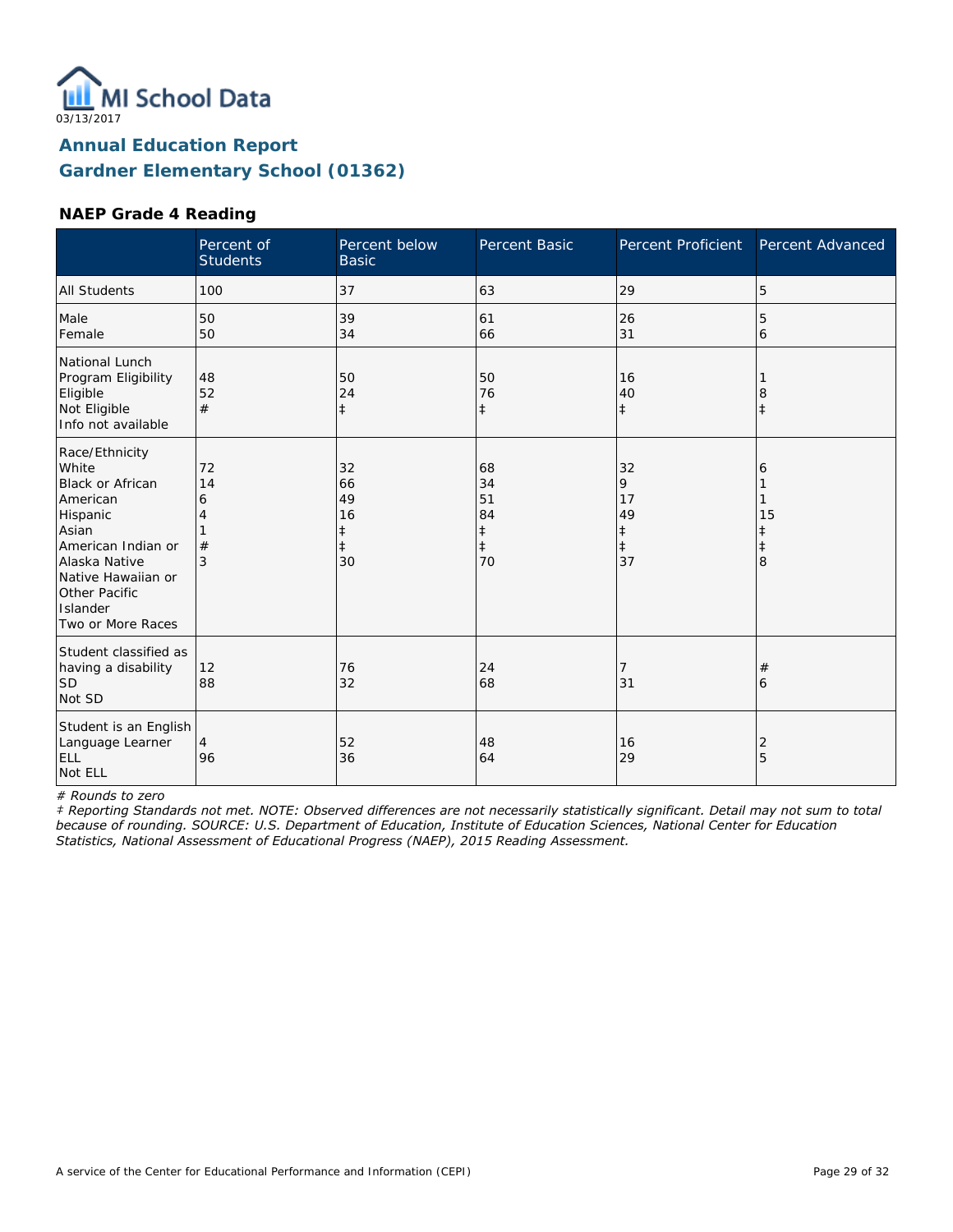

### **NAEP Grade 8 Reading**

|                                                                                                                                                                                          | Percent of<br><b>Students</b>        | Percent below<br><b>Basic</b>                    | Percent Basic                                    | Percent Proficient                              | Percent Advanced                        |
|------------------------------------------------------------------------------------------------------------------------------------------------------------------------------------------|--------------------------------------|--------------------------------------------------|--------------------------------------------------|-------------------------------------------------|-----------------------------------------|
| <b>All Students</b>                                                                                                                                                                      | 100                                  | 24                                               | 44                                               | 29                                              | 3                                       |
| Male<br>Female                                                                                                                                                                           | 51<br>49                             | 29<br>20                                         | 45<br>42                                         | 25<br>34                                        | 2<br>$\overline{4}$                     |
| National Lunch<br>Program Eligibility<br>Eligible<br>Not Eligible<br>Info not available                                                                                                  | 45<br>55<br>#                        | 37<br>14<br>$\ddagger$                           | 45<br>43<br>$\ddagger$                           | 17<br>39<br>$\ddagger$                          | $\ddagger$                              |
| Race/Ethnicity<br>White<br><b>Black or Afican</b><br>American<br>Hispanic<br>Asian/Native<br>Hawaiian or Pacific<br>Islander<br>American Indian or<br>Alaska Native<br>Two or More Races | 69<br>20<br>4<br>3<br>$\overline{2}$ | 18<br>47<br>27<br>13<br>$\ddagger$<br>$\ddagger$ | 44<br>44<br>41<br>35<br>$\ddagger$<br>$\ddagger$ | 34<br>9<br>29<br>41<br>$\ddagger$<br>$\ddagger$ | 3<br>8#35<br>3<br>10<br>ŧ<br>$\ddagger$ |
| Student classified as<br>having a disability<br>lsd<br>Not SD                                                                                                                            | 10<br>90                             | 64<br>20                                         | 30<br>45                                         | 5<br>32                                         | #<br>3                                  |
| Student is an English<br>Language Learner<br>ELL<br>Not ELL                                                                                                                              | 3<br>97                              | 57<br>23                                         | 37<br>44                                         | 6<br>30                                         | $^{\#}$<br>3                            |

*# Rounds to zero*

*‡ Reporting Standards not met. NOTE: Observed differences are not necessarily statistically significant. Detail may not sum to total because of rounding. SOURCE: U.S. Department of Education, Institute of Education Sciences, National Center for Education Statistics, National Assessment of Educational Progress (NAEP), 2015 Reading Assessment.*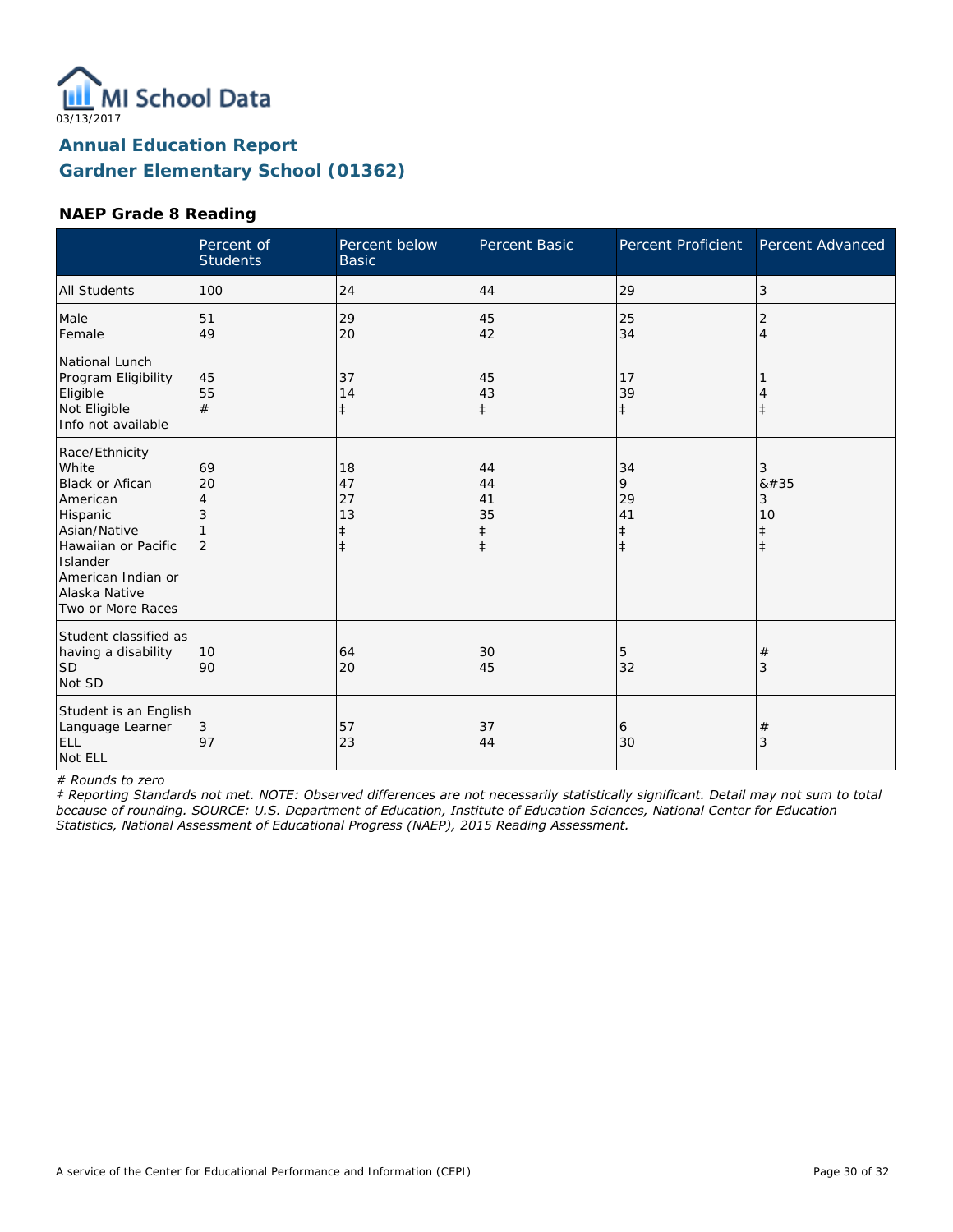

### **NAEP Grade 12 Reading**

|                                                                                                                                                                                             | Percent of<br><b>Students</b>              | Percent below<br><b>Basic</b>                    | Percent Basic                                    | <b>Percent Proficient</b>            | Percent Advanced                   |
|---------------------------------------------------------------------------------------------------------------------------------------------------------------------------------------------|--------------------------------------------|--------------------------------------------------|--------------------------------------------------|--------------------------------------|------------------------------------|
| <b>All Students</b>                                                                                                                                                                         | 100                                        | 26                                               | 5                                                | 27                                   | 5                                  |
| Male<br>Female                                                                                                                                                                              | 50<br>50                                   | 31<br>20                                         | 37<br>37                                         | 28<br>37                             | 4<br>6                             |
| National Lunch<br>Program Eligibility<br>Eligible<br>Not Eligible<br>Info not available                                                                                                     | 35<br>64<br>1                              | 37<br>19<br>$\mathbf{O}$                         | 39<br>36<br>O                                    | 22<br>38<br>$\mathbf 0$              | 2<br>O                             |
| Race/Ethnicity<br>White<br>Black or African<br>American<br>Hispanic<br>Asian<br>American Indian or<br>Alaska Native<br>Native Hawaiian or<br>Other Pacific<br>Islander<br>Two or More Races | 76<br>14<br>5<br>3<br>$\Omega$<br>$\Omega$ | 20<br>52<br>34<br>21<br>0<br>0<br>$\overline{O}$ | 38<br>36<br>44<br>26<br>0<br>0<br>$\overline{O}$ | 36<br>12<br>21<br>41<br>0<br>0<br>lo | 6<br>0<br>12<br>0<br>0<br>$\Omega$ |
| Student classified as<br>having a disability<br><b>SD</b><br>Not SD                                                                                                                         | 93                                         | 66<br>23                                         | 25<br>38                                         | 8<br>34                              | 5                                  |
| Student is an English<br>Language Learner<br>ELL<br>Not ELL                                                                                                                                 | 2<br>98                                    | 0<br>25                                          | 0<br>37                                          | 0<br>33                              | 0<br>5                             |

*# Rounds to zero*

*‡ Reporting Standards not met. NOTE: Observed differences are not necessarily statistically significant. Detail may not sum to total because of rounding. SOURCE: U.S. Department of Education, Institute of Education Sciences, National Center for Education Statistics, National Assessment of Educational Progress (NAEP), 2015 Reading Assessment.*